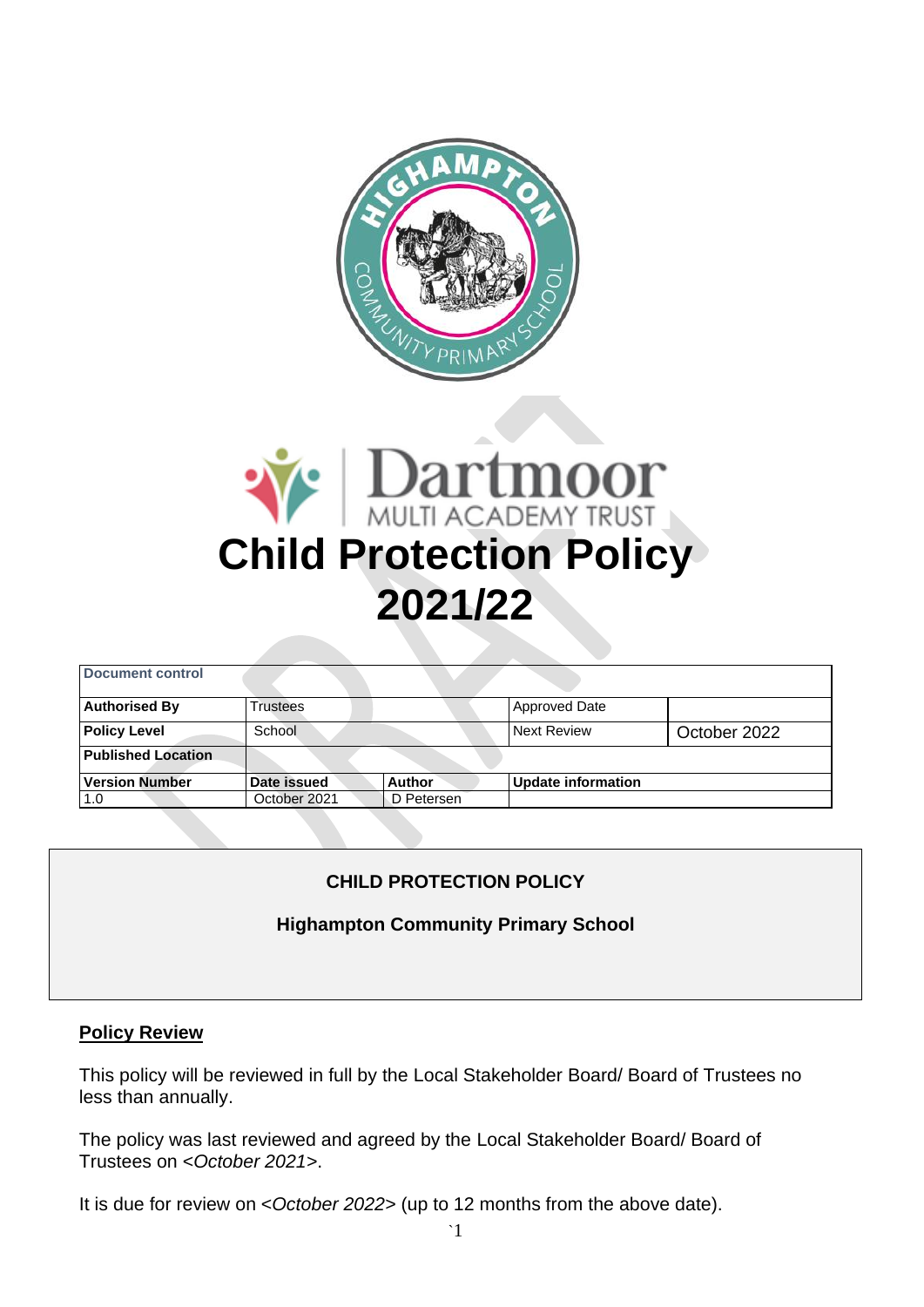Signature Affetersen<br>Date 18<sup>th</sup> October 2021

Principal

Signature ………………….………………. Date ….…………………

Local Stakeholder Board Chair/ Board of Trustees

# **C O N T E N T S**

| 1                 | <b>Introduction</b>                                                                       |
|-------------------|-------------------------------------------------------------------------------------------|
| $\mathbf{2}$      | <b>Statutory Framework</b>                                                                |
| 3                 | The DSL (DSL) and Deputy DSL (DDSL)                                                       |
| 4                 | The management of safeguarding (Governing Body, proprietors and<br>management committees) |
| 5                 | When to be concerned                                                                      |
| 6                 | <b>Dealing with a Disclosure</b>                                                          |
| $\overline{7}$    | <b>Record Keeping</b>                                                                     |
| 8                 | <b>Confidentiality</b>                                                                    |
| 9                 | <b>School Procedures</b>                                                                  |
| 10                | <b>Communication with parents</b>                                                         |
| 11                | Allegations of abuse made against adults who work with children<br>and young people.      |
| <b>Appendix 1</b> | Link to Keeping Children Safe in Education (KCSIE) DfE, 2021                              |
|                   | Part One or Annex A: Information for all school and college<br>$\bullet$                  |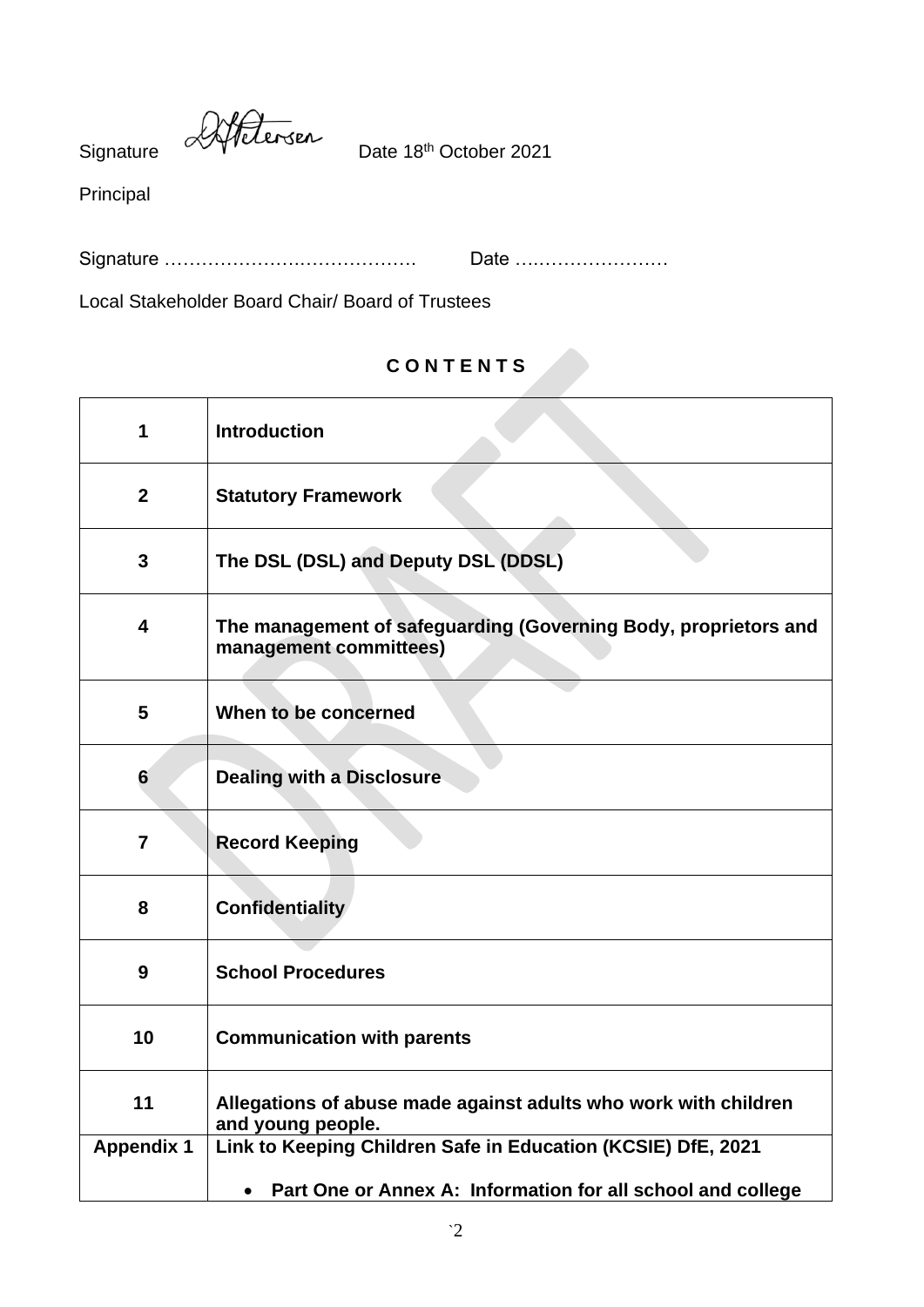|                    | staff<br><b>Annex B: Further information</b><br>Updates from KCSiE (DfE, 2021)                                                             |
|--------------------|--------------------------------------------------------------------------------------------------------------------------------------------|
| <b>Appendix 2</b>  | <b>Declaration for staff:</b><br><b>Child Protection Policy and KCSIE (DfE 2021)</b>                                                       |
| <b>Appendix 3</b>  | Actions where there are concerns about a child                                                                                             |
| <b>Appendix 4</b>  | <b>Operation Encompass – Information sharing from Police regarding</b><br>Domestic Abuse notifications and Children Missing from Education |
| <b>Appendix 5</b>  | <b>Ofsted school Inspection Handbook for September 2021</b>                                                                                |
| <b>Appendix 6</b>  | Sexual violence and sexual harassment between children in schools<br>and colleges guidance (DfE 2021)                                      |
| <b>Appendix 7</b>  | <b>Online Safety guidance</b>                                                                                                              |
| <b>Appendix 8</b>  | Covid guidance into new academic year 2021-2022                                                                                            |
| <b>Appendix 9</b>  | GDPR, data protection and Freedom of Information                                                                                           |
| <b>Appendix 10</b> | <b>Dartmoor Multi Academy Trust Key Contacts</b>                                                                                           |

## **1. INTRODUCTION**

Safeguarding is defined as: *protecting children from maltreatment, preventing impairment of children's health or development, ensuring that children are growing up in circumstances consistent with the provision of safe and effective care and taking action to enable all children to have the best outcomes.* (**Working Together to Safeguard Children**, (DfE, 2018), p6)

This Child Protection Policy forms part of a suite of documents and policies which relate to the safeguarding responsibilities of the whole school staff and volunteers. All staff should be aware of systems within their school which support safeguarding, and these should be explained to them as part of staff induction. This should include the: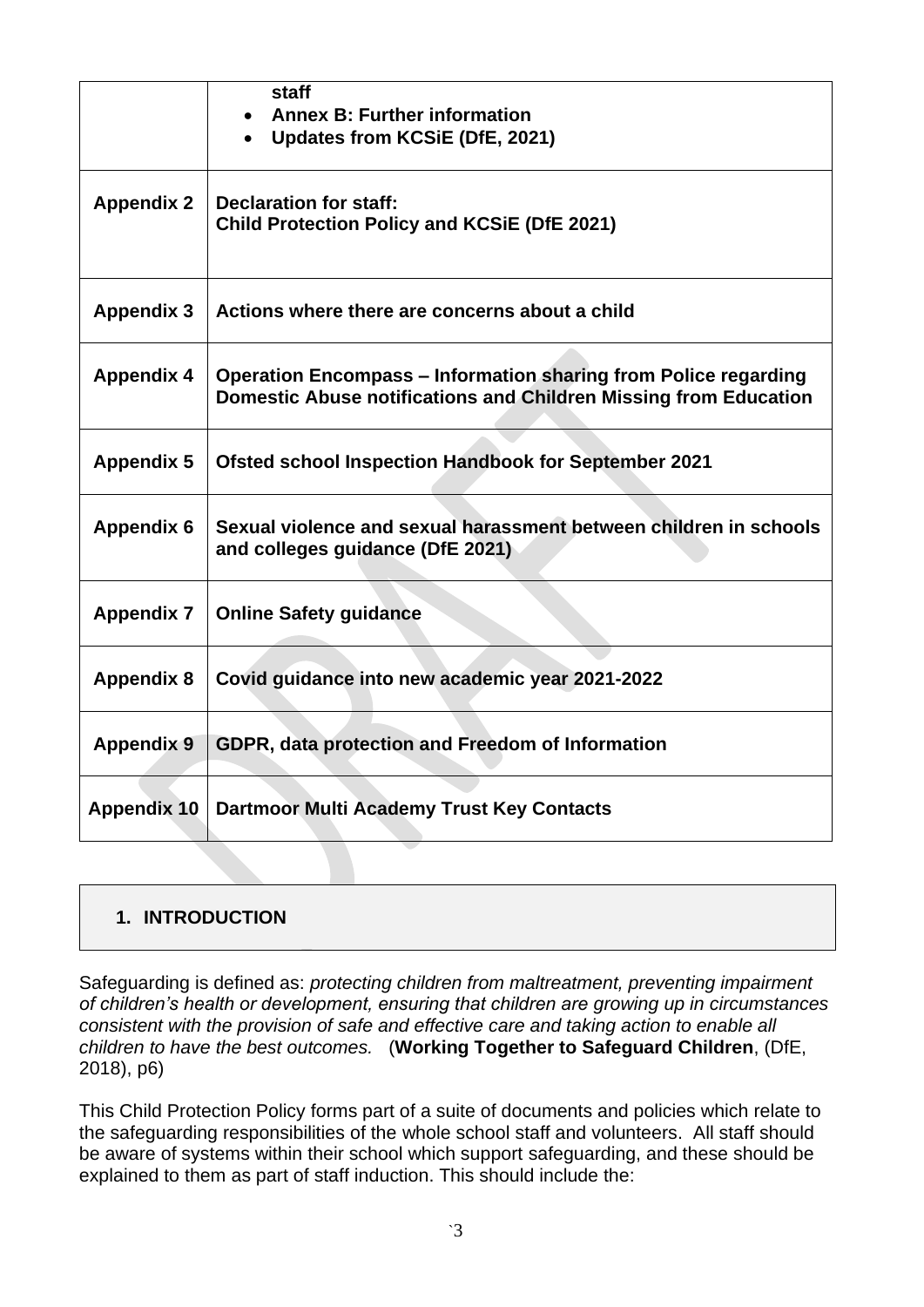- child protection policy, which should amongst other things also include the policy and procedures to deal with peer on peer abuse;
- behaviour policy (which should include measures to prevent bullying, including cyberbullying, prejudice-based and discriminatory bullying);
- code of conduct for staff policy
- safeguarding response to children who go missing from education; and
- role of the designated safeguarding lead (including the identity of the designated safeguarding lead and any deputies).
- copy of parts one and five (KCSiE) and annexes B & D of Keeping Children Safe in Education (2021) and should be signed to say they have been read and understood.
- Annex A, condensed version of Part one of KCSiE (DfE 2021). It can be provided (instead of Part one) to those staff who do not directly work with children with the agreement of the Local Stakeholder Board.

| <b>Purpose of a Child</b><br><b>Protection Policy</b>                 | To inform staff, parents, volunteers and governors about<br>the school's responsibilities for safeguarding children.<br>To enable everyone to have a clear understanding of how<br>these responsibilities should be carried out.                                                                                                                                                                                                                                                                                                                                                                           |
|-----------------------------------------------------------------------|------------------------------------------------------------------------------------------------------------------------------------------------------------------------------------------------------------------------------------------------------------------------------------------------------------------------------------------------------------------------------------------------------------------------------------------------------------------------------------------------------------------------------------------------------------------------------------------------------------|
| <b>Devon Children &amp; Families</b><br><b>Partnership Procedures</b> | The school follows the procedures established by the<br>Devon Children & Families Partnership (DCFP);<br>https://www.dcfp.org.uk/                                                                                                                                                                                                                                                                                                                                                                                                                                                                          |
| <b>School Staff &amp; Volunteers</b>                                  | All school and college staff, including supply staff,<br>volunteers and contract workers have a responsibility to<br>provide a safe environment in which children can learn.                                                                                                                                                                                                                                                                                                                                                                                                                               |
|                                                                       | School staff and volunteers are particularly well placed to<br>observe outward signs of abuse, changes in behaviour<br>and failure to develop because they have daily contact<br>with children.                                                                                                                                                                                                                                                                                                                                                                                                            |
|                                                                       | All school staff will receive appropriate safeguarding<br>children training, including online safety (which is updated<br>regularly), so that they are knowledgeable and aware of<br>their role in the early recognition of the indicators of abuse<br>or neglect and of the appropriate procedures to follow. In<br>addition, all staff members should receive safeguarding<br>and child protection updates (for example, via email, e-<br>bulletins and staff meetings), as required, but at least<br>annually, to provide them with relevant skills and<br>knowledge to safeguard children effectively. |
|                                                                       | Supply staff, contractors and volunteers will be made<br>aware of the safeguarding policies and procedures by the<br>DSL, including The Child Protection Policy and Code of<br>Conduct for Staff                                                                                                                                                                                                                                                                                                                                                                                                           |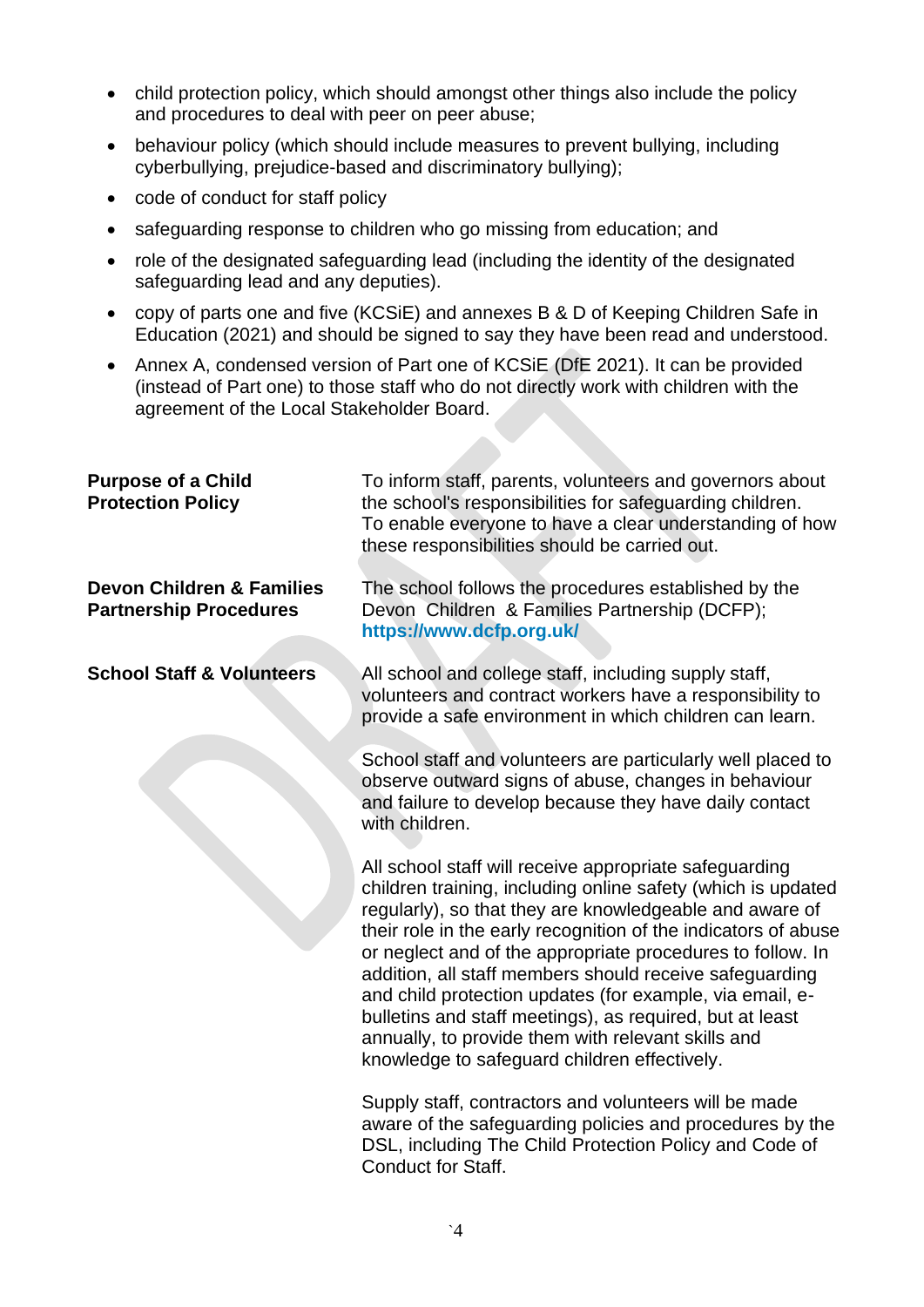#### **Mission Statement** Mission Statement

Establish and maintain an ethos and culture where children feel secure, are encouraged to talk, and are listened and responded to when they have a worry or concern.

Establish and maintain an ethos and culture where school staff and volunteers feel safe, are encouraged to talk and are listened and responded to when they have concerns about the safety and well-being of a child.

Ensure children know that there are adults in the school whom they can approach if they are worried.

Ensure that children, who have additional/unmet needs are supported appropriately. This could include referrals to Early Help Services or Child Protection Contacts to specialist services if they are a child in need or have been / are at risk of being abused and neglected.

Promote equality, diversity and inclusion at all times and understand that the welfare of all children is paramount and that they have a right to be protected regardless of background, circumstance or protected characteristic .

Consider how children may be taught about safeguarding, including online, through teaching and learning opportunities, as part of providing a broad and balanced curriculum. Refer to KCSiE (DfE 2021), pg. 31-33

Staff members working with children are advised to maintain an attitude of 'it could happen here' and 'it could be happening to this child', where safeguarding is concerned. When concerned about the welfare of a child, staff members should always act in the best interests of the child.

The policy will be reviewed at least annually by the governing body. It will be implemented through the Trust and school's induction and training programme, and as part of day to day practice. Compliance with the policy will be monitored by the Trust, school DSL and through key performance measures.

## **2. STATUTORY FRAMEWORK**

**Implementation, Monitoring and Review of the Child** 

**Protection Policy**

In order to safeguard and promote the welfare of children, the school will act in accordance with the following legislation and guidance:

The Children Act 1989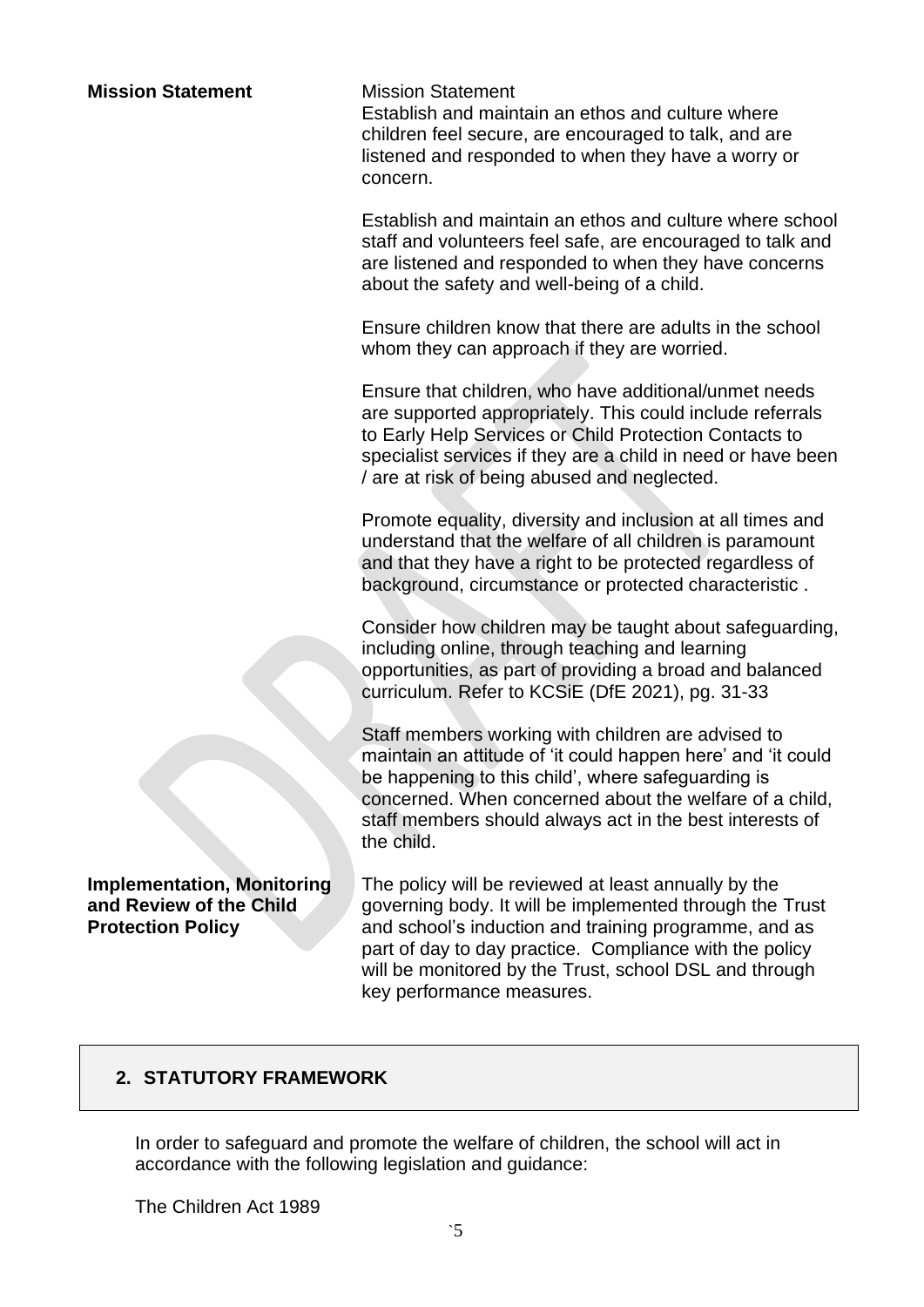### The Children Act 2004

Children and Social Work Act 2017 Education Act 2002 (Section 175/157)

> Outlines that Local Authorities and School Governing Bodies have a responsibility to "ensure that their functions relating to the conduct of school are exercised with a view to safeguarding and promoting the welfare of

#### children

who are its pupils".

Keeping Children Safe in Education (DfE, September 2021) Working Together to Safeguard Children (DfE 2018) The Education (Pupil Information) (England) Regulations 2005 Sexual Offences Act (2003) Section 26, The Counter Terrorism and Security Act 2015 (PREVENT duty) Female Genital Mutilation Act 2003 (Section 74, Serious Crime Act 2015) Anti-social Behaviour, Crime and Policing Act 2014 (makes it a criminal offence to force someone to marry. Includes taking someone overseas to force them to marry (whether or not the forced marriage takes place). Serious Violence Strategy 2018

Sexual violence and sexual harassment between children in schools and colleges (DfE 2017)

## **3. THE DESIGNATED SAFEGUARDING LEAD**

Local Stakeholder Boards (and proprietors) should ensure an appropriate senior member of staff, from the school or college leadership team, is appointed to the role of DSL. During term time the DSL and or a Deputy will always be available (during school or college hours) for staff in the school or college to discuss any safeguarding concerns and individual arrangement for out of hours/out of term activities will be: (individual school needs to outline these below):

## **The broad areas of responsibility for the DSL are**:

Managing Multi Agency Safeguarding Hub (MASH) referrals and cases

Contacting the Multi Agency Safeguarding Hub (MASH) when advice is needed regarding child protection concerns which possibly meet the threshold for statutory intervention

Completing or overseeing completion of MASH referrals/enquiries for all cases of suspected abuse or neglect where there is a risk of significant harm to the child/young person, Police where a crime may have been committed and to the Channel programme where there is a radicalisation concern

Liaising with the Principal to inform them of issues, especially ongoing enquiries under Section 47 of the Children Act 1989 and police investigations Acting as a source of support, advice and expertise to staff on matters of safety and safeguarding and when deciding whether to make a Multi- Agency Safeguarding Hub (MASH) referral by liaising with relevant agencies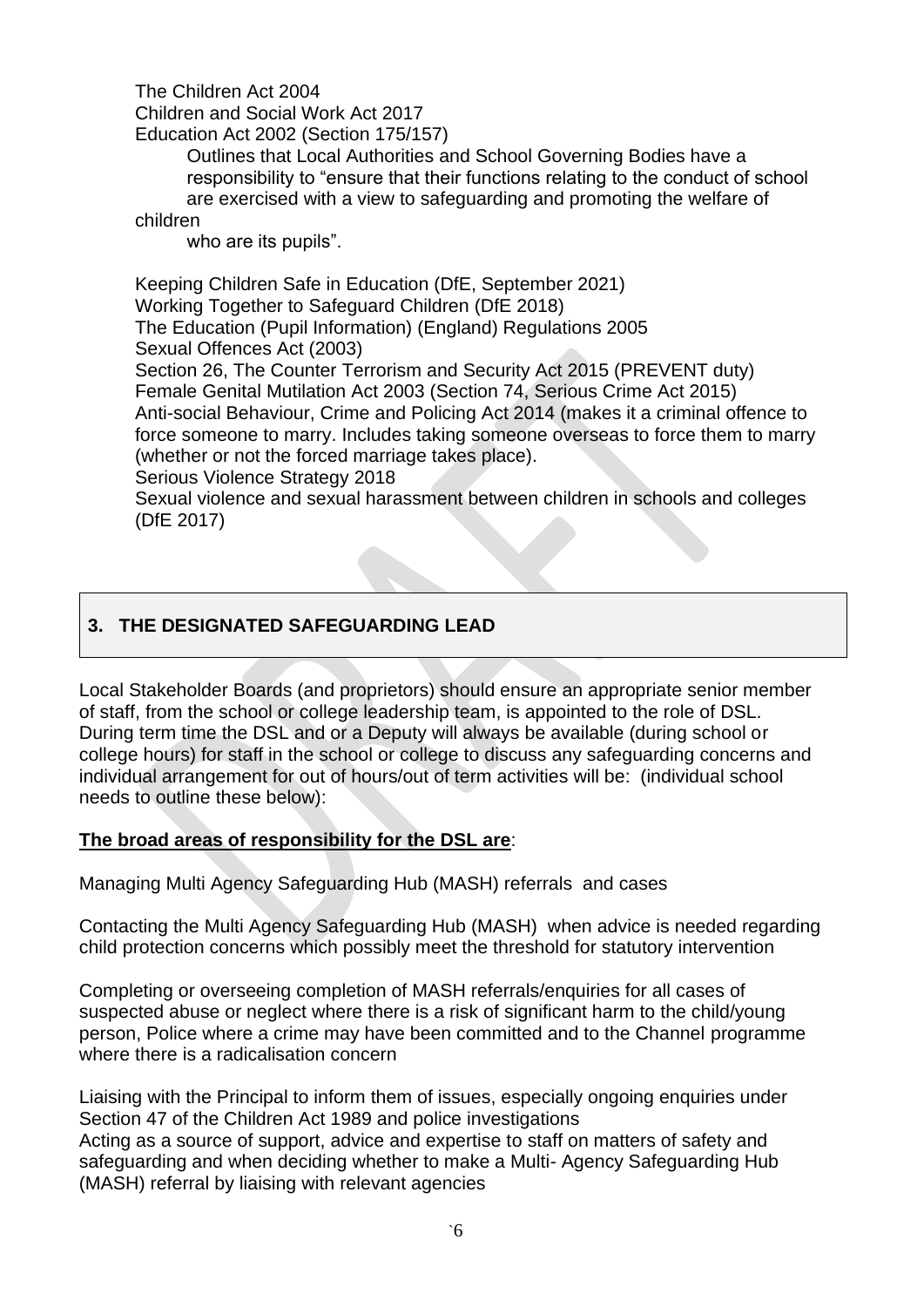Supporting staff who make Multi Agency Safeguarding Hub (MASH) referrals and other service referrals

Sharing information with appropriate staff in relation to a child's looked after (LAC) legal status (whether they are looked after under voluntary arrangements with consent of parents or on an Interim Care Order or Care Order) and contact arrangements with birth parents or those with parental responsibility.

Ensuring they have details of the LAC's social worker and the name of the virtual school Head Teacher in the authority that looks after the child or those currently working with a social worker.

Supporting the Trust's Director of Educational Welfare & Safeguarding to ensure that Trust safeguarding development and/or action plans are implemented to ensure that the highest possible standards of practice are embedded.

### Training KCSiE (DfE, 2021)

The DSL should undergo formal training every two years. The DSL should also undertake Prevent awareness training every 3 years. In addition to this training, their knowledge and skills should be refreshed (for example via the Trust's Safeguarding Training Grid provisions, e-bulletins, Trust meetings with other DSLs, or taking time to read and digest safeguarding developments) at least annually:

Training should provide designated safeguarding leads with a good understanding of their own role, how to identify, understand and respond to specific needs that can increase the vulnerability of children, as well as specific harms that can put children at risk, and the processes, procedures and responsibilities of other agencies, particularly children's social care, so they:

1) Understand the assessment process for providing early help and statutory intervention, including local criteria for action and local authority children's social care referral arrangements

2) Have a working knowledge of how Devon County Council conduct a child protection case conference and a child protection review conference and be able to attend and contribute to these effectively when required to do so

3) Understand the importance of the role the designated safeguarding lead has in providing information and support to children social care in order to safeguard and promote the welfare of children

4) Understand the lasting impact that adversity (ACEs) and trauma can have, including on children's behaviour, mental health and wellbeing, and what is needed in responding to this in promoting educational outcomes

5) Are alert to the specific needs of children in need, those with special educational needs and disabilities (SEND), those with relevant health conditions and young carers

6) Understand the importance of information sharing, both within the school, and with the safeguarding partners, other agencies, organisations and practitioners (Full details in Chapter one of Working Together to Safeguard Children)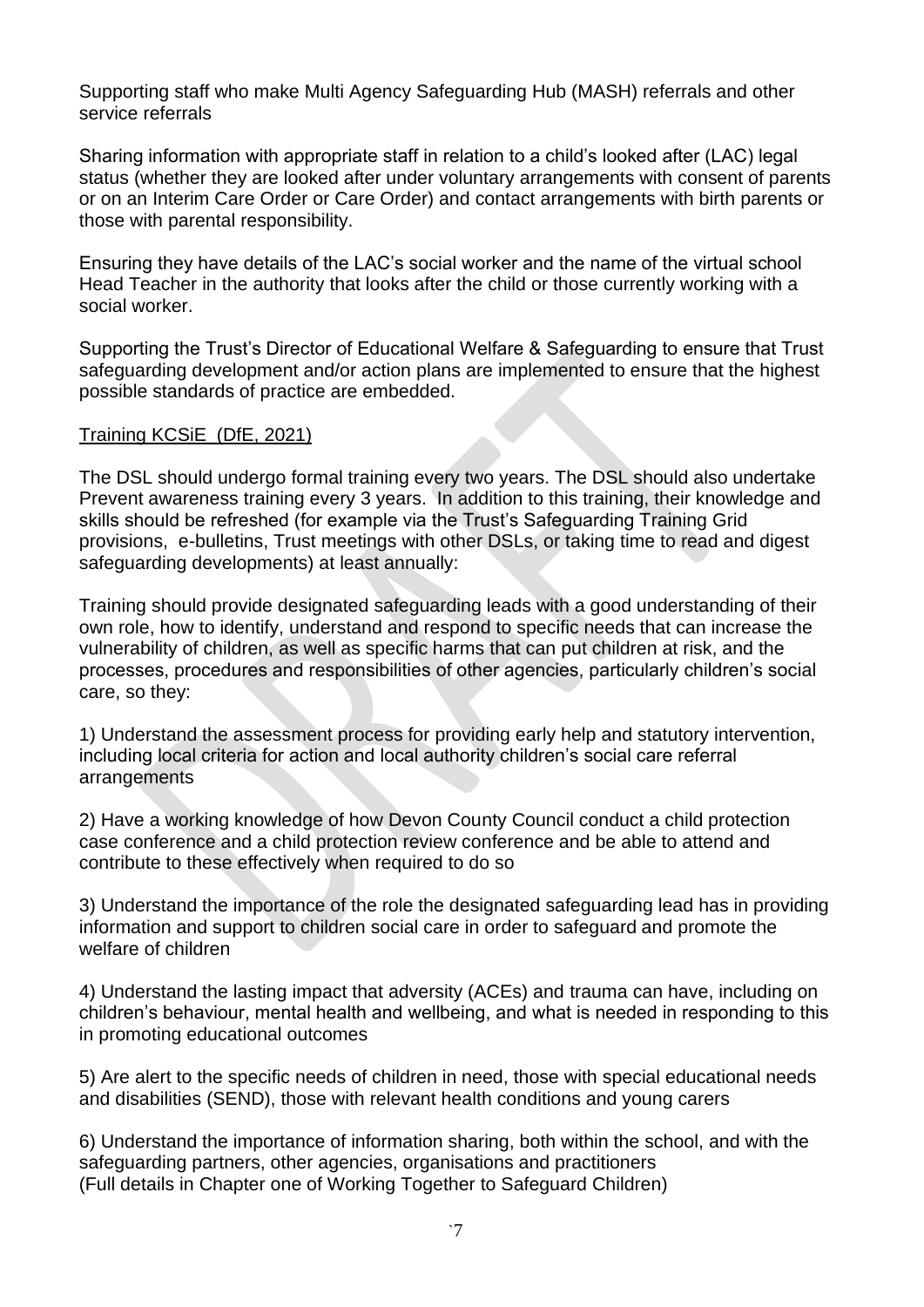7) Understand and support the school or college with regards to the requirements of the Prevent duty and are able to provide advice and support to staff on protecting children from the risk of radicalisation

8) Are able to understand the unique risks associated with online safety and be confident that they have the relevant knowledge and up to date capability required to keep children safe whilst they are online at school

9) Can recognise the additional risks that children with special educational needs and disabilities (SEND) face online, for example, from online bullying, grooming and radicalisation and are confident they have the capability to support children with SEND to stay safe online

10) Are able to actively be a champion for all children and young people promoting equality, diversity and inclusion. Understand the legal, safeguarding, well- being and mental health implications for all children and young people from sexist, homophobic, trans phobic , racist and otherwise intolerant and negative attitudes and environments and seek to work collaboratively with the Trust, school personnel, local community and multi-agency partners to challenge all forms of intolerance and proactively support those at risk of victim status or offender status.

11) Recognise and relentlessly challenge all forms of peer or peer sexual abuse, sexual violence and sexual harassment.

12) Obtain access to resources and attend any relevant or refresher training courses and encourage a culture of listening to children and taking account of their wishes and feelings, among all staff, in any measures the school or college may put in place to protect them.

## Raising Awareness: The DSL (DDSL) should:

• Ensure all staff including part time, contractors, volunteers and supply staff are aware of the Trust and school's policies, that these are understood and used appropriately.

• Work with the Trust and the Local Stakeholders Board (or proprietors) to ensure that the school's child protection policy is reviewed annually, and the procedures and implementation are updated and reviewed regularly.

• Ensure the safeguarding and child protection policy is available publicly and that parents are aware that advice regarding early help and child protection concerns could be sought from the appropriate Early Help Locality Partnership and Devon Multi Agency Safeguarding Hub (MASH). Referrals about suspected abuse or neglect may be made. Ensure parents are aware of the school's statutory role regarding safeguarding of children.

• Link with Dartmoor Multi Academy Trust through the Director of Educational Welfare & Safeguarding (DEWS) and Devon Children & Families Partnership (DCFP) to make sure staff are aware of training opportunities and the latest local/regional policies on safeguarding.

• Help promote educational outcomes by sharing the information about the welfare, safeguarding and child protection issues that children who have or have had a social worker are experiencing with teachers and school leadership staff.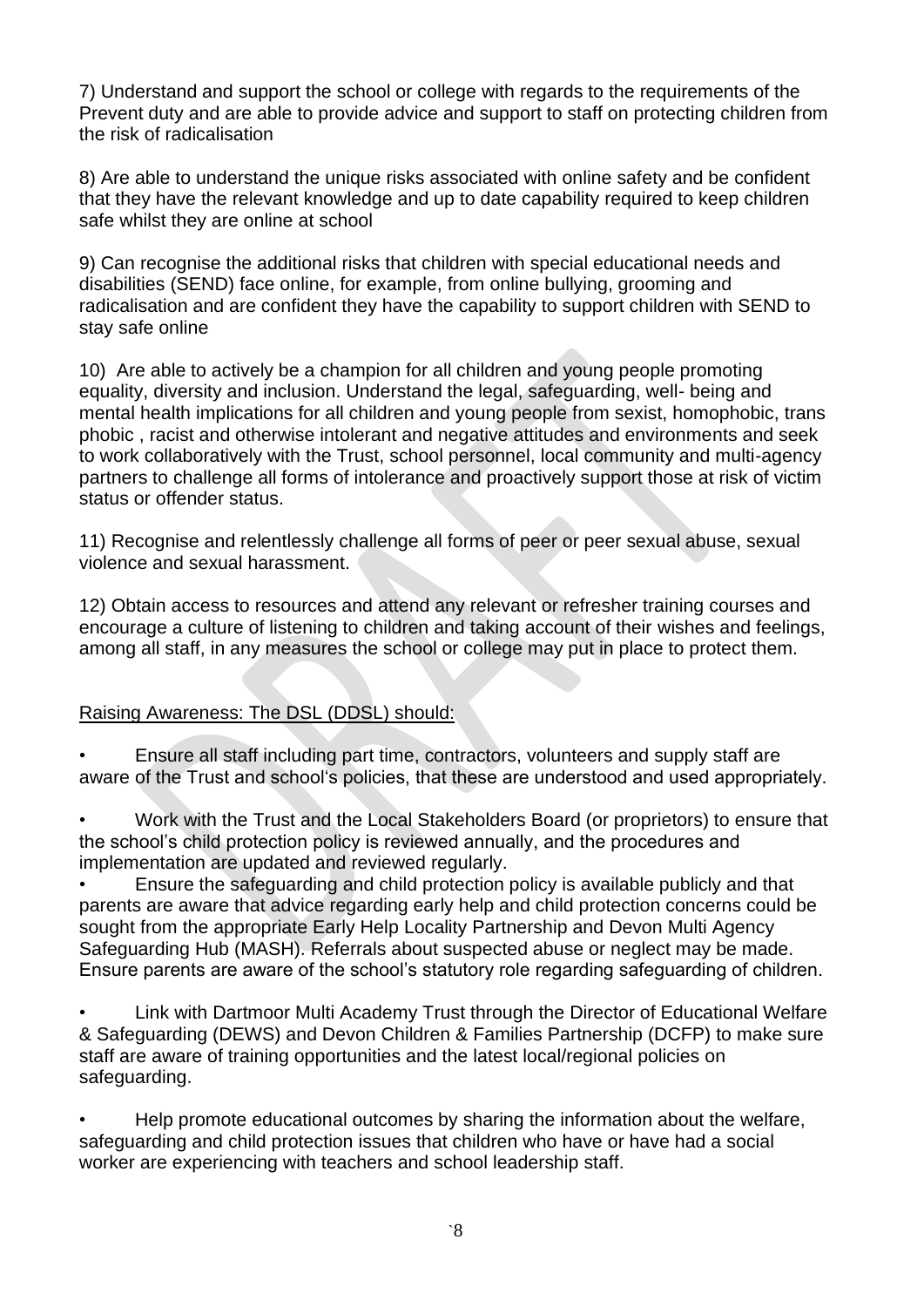• Ensure that when children leave the school, they ensure the file for safeguarding and any child protection information is sent to any new school/college as soon as possible but transferred securely, first class and by recorded delivery, and separately from the main pupil file. The file should not be sent until the child is physically attending the new school.

• Obtain proof that the new school/education setting has received the safeguarding file for any child transferring and then destroy any information held on the child unless the case is currently open and in line with data protection guidelines .

• Consider if it would be appropriate to share any information with the new school or college in advance of a child leaving. For example, information that would allow the new school or college to continue supporting victims of abuse and have that support in place for when the child arrives.

• Have oversight of the school's Single Central Record and ensure that it complies with KCSiE requirements as set out in Dartmoor Multi Academy Trust principles, and templates including centrally kept copies in "Every".

## **4. THE MANAGEMENT OF SAFEGUARDING**

Governing bodies and proprietors (in Part two, unless otherwise stated, includes management committees) must ensure that they comply with their duties under legislation. They must also have regard to this guidance to ensure that the policies, procedures and training in their schools or colleges are always effective and comply with the law.

The responsibility of governing bodies (Local Stakeholder Boards), proprietors and management committees include:

ensure there are appropriate policies and procedures in place in order for appropriate action to be taken in a timely manner to safeguard and promote children's welfare e.g.

- child protection policy in place

- code of Conduct for staff in place

-Part one, OR Annex A (The following is a condensed version of Part one of Keeping children safe in education. It can be provided (instead of Part one) to those staff who do not

directly work with children (if the Local Stakeholder Board or proprietor think it will provide a better basis for those staff to promote the welfare and safeguard children.) of KCSiE (DfE, 2021)

-Annex B KCSIE (DfE, 2021) on specific safeguarding issues

In addition Dartmoor Multi Academy Trust direct all staff who have regular on-going face to face contact with children and young people to read and sign to say they have read:

- Part 5 KCSIE (DfE 2021) Child on child sexual violence & sexual harassment

- Annex D KCSIE (DfE 2021) online safety

Information regarding the role and identity of the designated safeguarding lead (and any deputies), should be provided to all staff on induction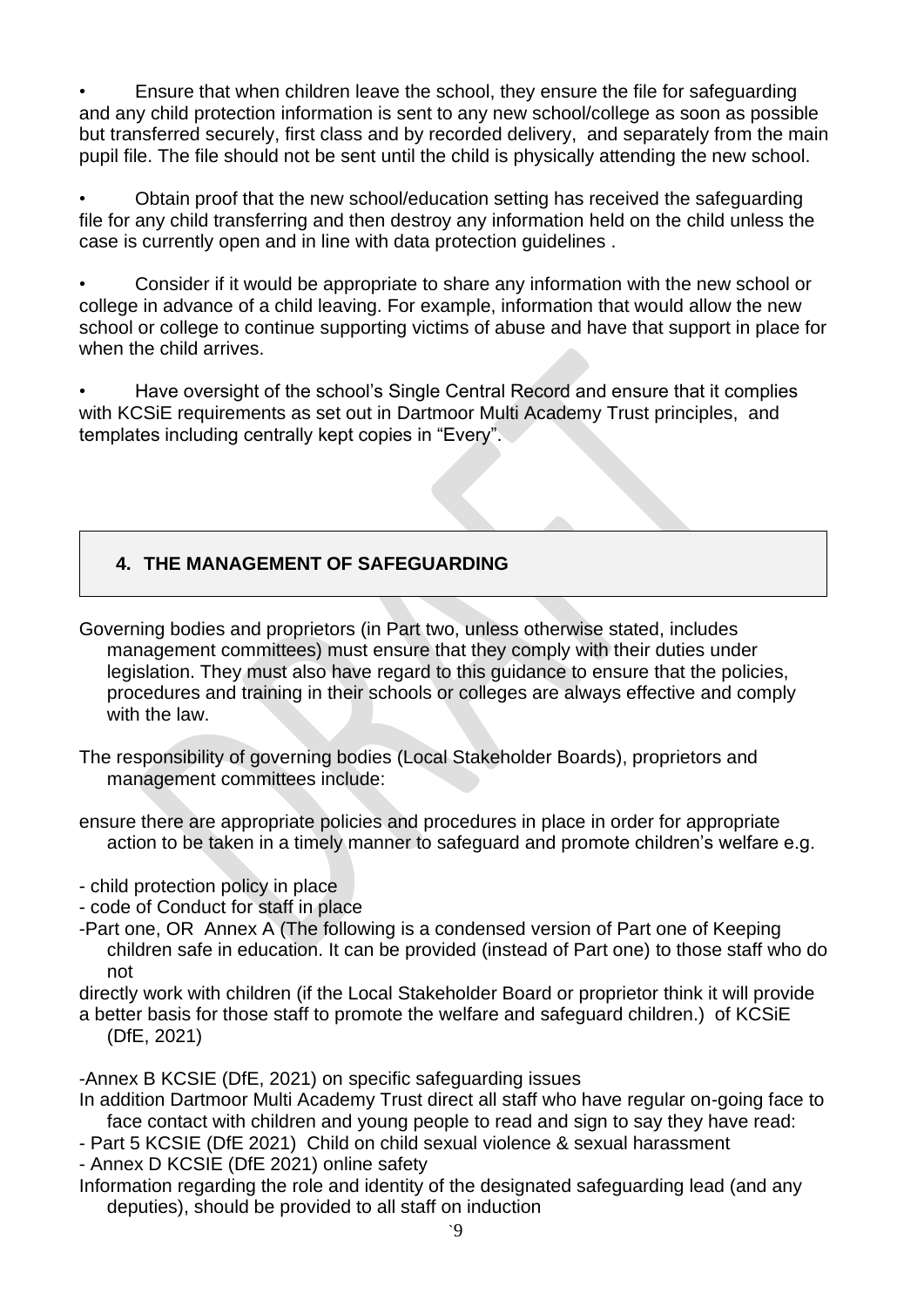Local Stakeholder Boards / Trust Boards should have a Stakeholder Board member / Trustee (or equivalent) member to oversee accountability in respect of their schools or safeguarding arrangements.

The Dartmoor Multi Academy Trust Director of Educational Welfare & Safeguarding is;

### **BARBARA MANNING**

The nominated Dartmoor Multi Academy Trust trustee for child protection is:

### **PETE LAST**

The nominated Local Stakeholder Board Governor for child protection is:

NAME BRIDGET DOWN

The nominated Local Stakeholder Board Chair is

NAME BRIGDET DOWN

- Principals should ensure that the policies and procedures, above, adopted by governing bodies and proprietors, and particularly concerning referrals of cases of suspected abuse and neglect, are followed by all staff.
- Ensure that the school or college contributes to multi-agency working in line with statutory guidance Working Together to Safeguard Children (DfE,2018).
- New safeguarding partners and child death review partner arrangements are in place
- Should understand the local criteria for action and the local protocol for assessment (by reference to the Devon Children & Families Partnership threshold tool https://www.dcfp.org.uk/training-and-resources/threshold-tool/ )and ensure they are reflected in their own policies and procedures. They should also be prepared to supply information as requested by the three safeguarding partners
- Schools should work with social care, the police, health services and other services to promote the welfare of children and protect them from harm. This includes providing a coordinated offer of early help when additional needs of children are identified and contributing to inter-agency plans to provide additional support to children subject to child protection plans.
- Ensuring arrangements are in place that set out clearly the aims and principles for sharing information within the school and with the three safeguarding partners, other organisations, agencies and practitioners as required.
- Ensure child protection files are transferred to the new school or college as soon as possible, ensuring secure transit, and confirmation of receipt should be obtained
- Ensure that all staff undergo child protection training (including online safety) and other training mandated by Dartmoor Multi Academy Trust (Trust Training Grid via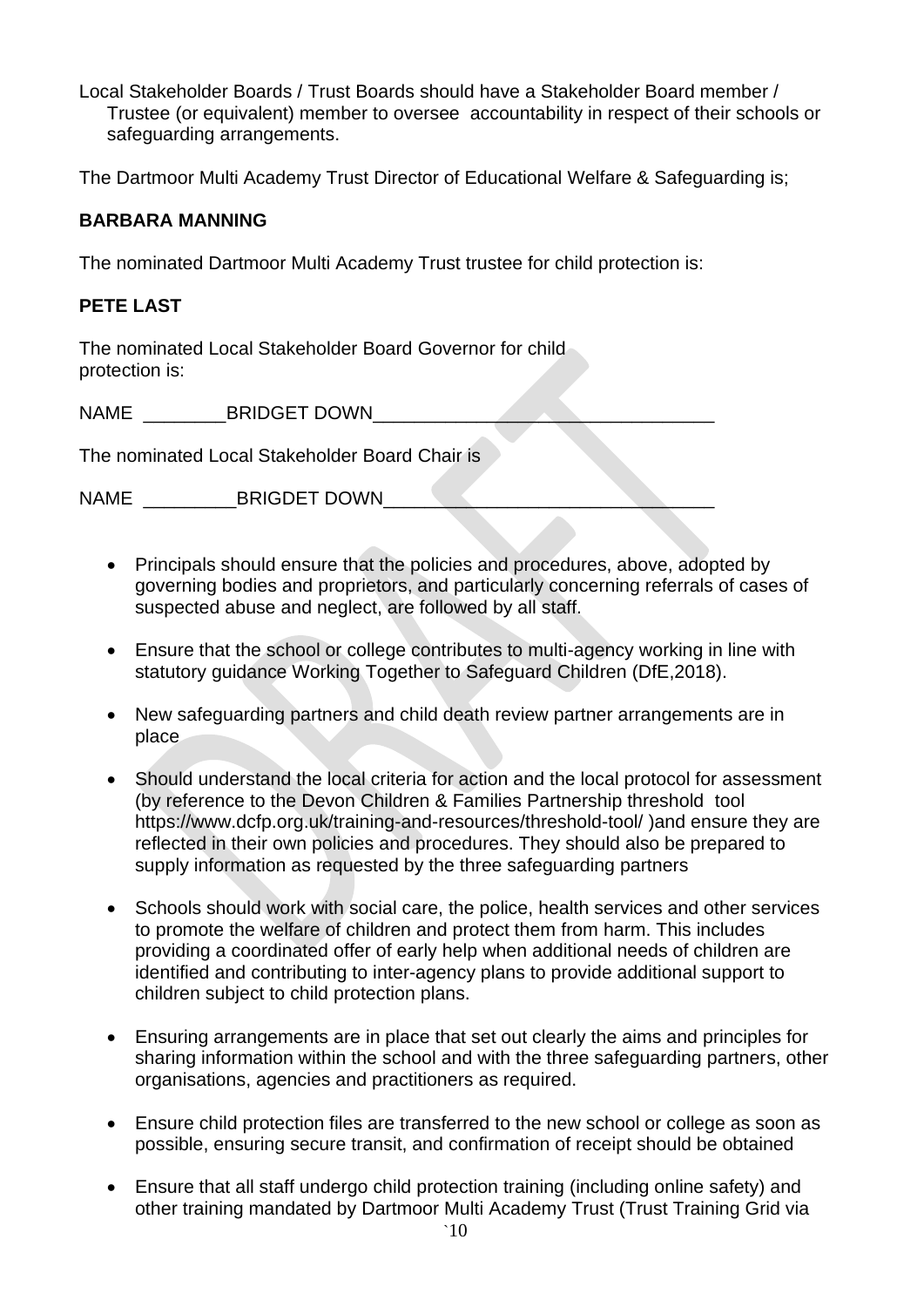TEAMS) at induction. The training should be regularly updated. Induction and training should be in line with advice from the local three safeguarding partners

- All staff should receive regular safeguarding and child protection updates (for example, via email, e-bulletins, staff meetings) as required, and at least annually
- Opportunity should therefore be provided for staff to contribute to and shape safeguarding arrangements and child protection policy.
- Ensure that children are taught about safeguarding, including online safety. Schools should consider this as part of providing a broad and balanced curriculum. Education (for all primary pupils) and Relationships and Sex Education (for all secondary pupils) and Health Education (for all pupils in state-funded schools) Mandatory since September 2020.
- Trustees and Local Stakeholder Boards should prevent people who pose a risk of harm from working with children by adhering to statutory responsibilities to check staff who work with children, taking proportionate decisions on whether to ask for any checks beyond what is required and ensuring volunteers are appropriately supervised.
- Ensure schools have written recruitment and selection policies and procedures in place and at least one of the persons who conducts an interview has completed safer recruitment training. (See DMAT HR policies).
- Should ensure there are procedures in place (as described in part 4 of KCSiE) to manage concerns and allegations against staff including volunteers and supply staff
- There must be procedures in place to make a referral to the Disclosure and Barring Service (DBS) if a person in regulated activity has been dismissed or removed due to safeguarding concerns or would have been had they not resigned. (refer to Type of DBS checks in KCSiE (DfE 2021) pg. 57
- All staff should be clear about their school's or college's policy and procedures with regard to peer on peer abuse.
- Where there is a safeguarding concern, ensure the child's wishes and feelings are taken into account when determining what action to take and what services to provide. Systems should be in place for children to express their views and give feedback. Ultimately, all systems and processes should operate with the best interests of the child at heart.
- Ensuring that all of the DSLs, including deputies, should undergo formal child protection training every two years, in line with KCSIE , Dartmoor Multi Academy Trust and DCFP procedures, and receive regular, at least annual, safeguarding updates via e-bulletins, meeting other DSLs, or taking time to read and digest safeguarding developments, for example.
- Prioritising the welfare of children and young people and creating a culture where staff are confident to challenge senior leaders over any safeguarding concerns
- Ensuring appropriate filters and appropriate monitoring systems are in place to safeguard children from potentially harmful and inappropriate online material.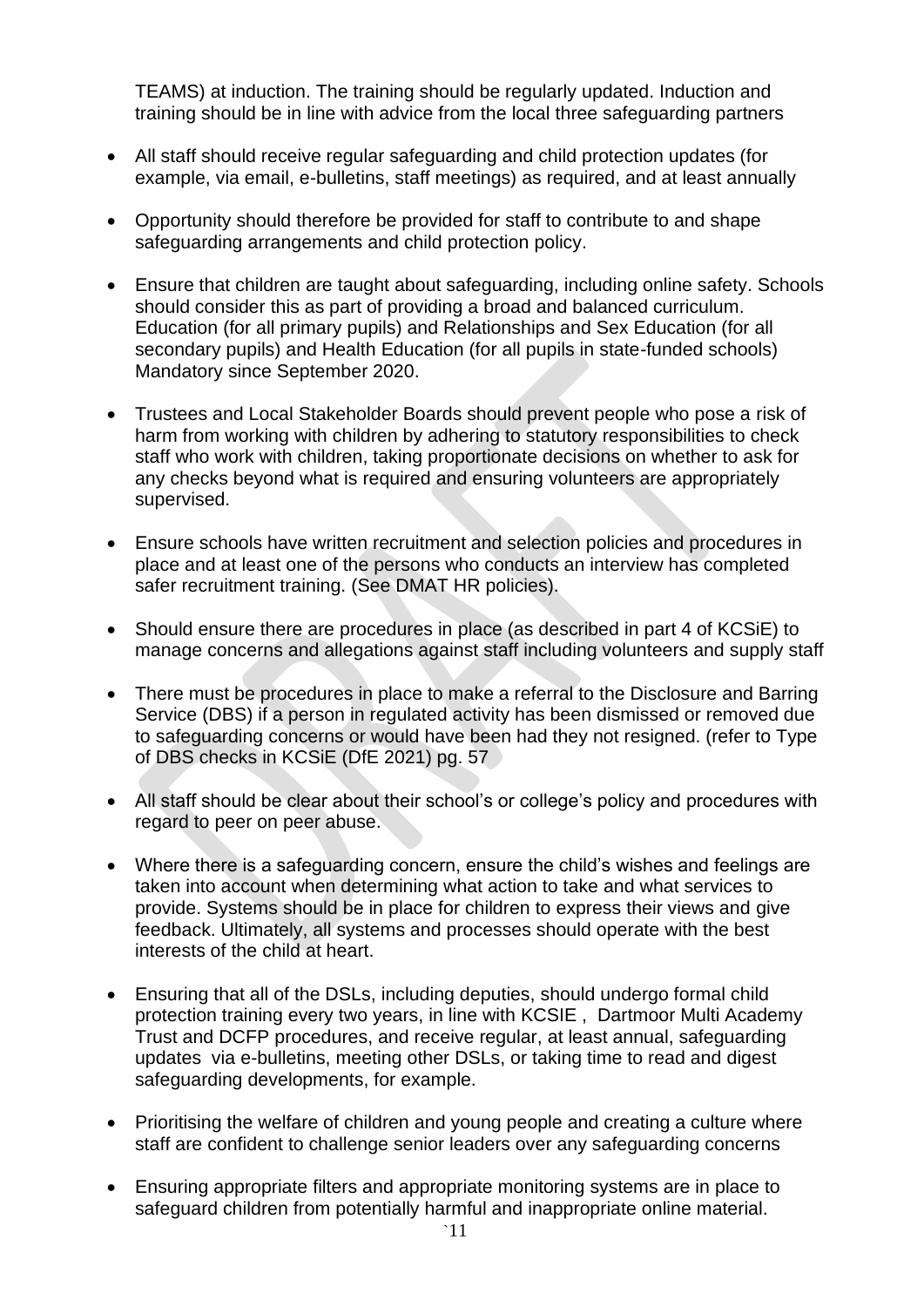Additional information to support governing bodies and proprietors is provided in Part 2 of KCSiE (DfE 2021).

# **5. WHEN TO BE CONCERNED**

Knowing what to look for is vital for the early identification of abuse and neglect. All staff should be aware of the Indicators of abuse and neglect so that they are able to identify cases of children who may be in need of help or protection.

**Abuse:** a form of maltreatment of a child. Somebody may abuse or neglect a child by inflicting harm or by failing to act to prevent harm. Children may be abused in a family or in an institutional or community setting by those known to them or, more rarely, by others. Abuse can take place wholly online, or technology maybe used to facilitate offline abuse. Children maybe abused by an adult or adults or by another child or children.

| <b>Physical abuse</b>                                                                                                                                                                                                                                                                                        |                                                    |  |
|--------------------------------------------------------------------------------------------------------------------------------------------------------------------------------------------------------------------------------------------------------------------------------------------------------------|----------------------------------------------------|--|
| A form of abuse which may involve hitting, shaking, throwing, poisoning, burning or<br>scalding, drowning, suffocating or otherwise causing physical harm to a child. Physical<br>harm may also be caused when a parent or carer fabricates the symptoms of, or<br>deliberately induces, illness in a child. |                                                    |  |
| Indicators in a child/ young person                                                                                                                                                                                                                                                                          |                                                    |  |
| Bruises – shape, grouping, site, repeat or<br>multiple                                                                                                                                                                                                                                                       | Withdrawal from physical contact                   |  |
| Bite-marks – site and size                                                                                                                                                                                                                                                                                   | Aggression towards others, emotional and           |  |
| Burns and Scalds - shape, definition, size,<br>depth, scars                                                                                                                                                                                                                                                  | behaviour problems                                 |  |
| Improbable, conflicting explanations for<br>injuries or unexplained injuries                                                                                                                                                                                                                                 | Frequently absent from school                      |  |
| Untreated injuries                                                                                                                                                                                                                                                                                           | Admission of punishment which appears<br>excessive |  |
| Injuries on parts of body where accidental<br>injury is unlikely                                                                                                                                                                                                                                             | <b>Fractures</b>                                   |  |
| Repeated or multiple injuries                                                                                                                                                                                                                                                                                | Fabricated or induced illness                      |  |

## **Emotional abuse**

The persistent emotional maltreatment of a child such as to cause severe and adverse effects on the child's emotional development. It may involve conveying to a child that they are worthless or unloved, inadequate, or valued only insofar as they meet the needs of another person. It may include not giving the child opportunities to express their views, deliberately silencing them or 'making fun' of what they say or how they communicate. It may feature age or developmentally inappropriate expectations being imposed on children. These may include interactions that are beyond a child's developmental capability as well as overprotection and limitation of exploration and learning or preventing the child from participating in normal social interaction. It may involve seeing or hearing the ill-treatment of another. It may involve serious bullying (including cyberbullying),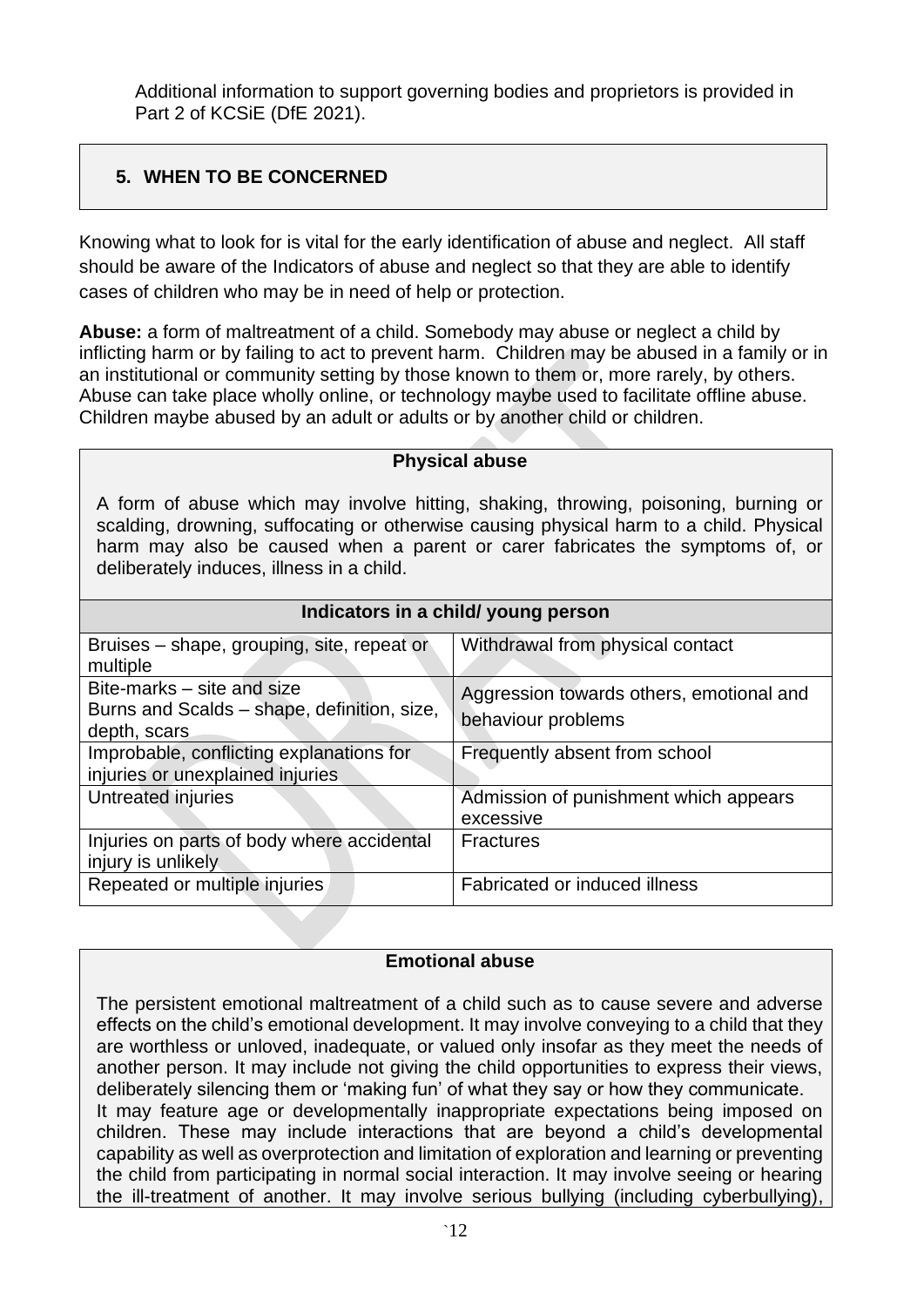causing children frequently to feel frightened or in danger, or the exploitation or corruption of children. Some level of emotional abuse is involved in all types of maltreatment of a child, although it may occur alone.

| Indicators in a child/ young person                                |                                                                                        |  |
|--------------------------------------------------------------------|----------------------------------------------------------------------------------------|--|
| Self-harm                                                          | Over-reaction to mistakes / Inappropriate<br>emotional responses                       |  |
| Chronic running away                                               | Abnormal or indiscriminate attachment                                                  |  |
| Drug/solvent abuse                                                 | Low self-esteem                                                                        |  |
| Compulsive stealing                                                | Extremes of passivity or aggression                                                    |  |
| Makes a disclosure                                                 | Social isolation - withdrawn, a 'loner'<br>Frozen watchfulness particularly pre school |  |
| Developmental delay                                                | Depression                                                                             |  |
| Neurotic behaviour (e.g. rocking, hair<br>twisting, thumb sucking) | Desperate attention-seeking behaviour                                                  |  |

#### **Neglect**

The persistent failure to meet a child's basic physical and/or psychological needs, likely to result in the serious impairment of the child's health or development. Neglect may occur during pregnancy, for example, as a result of maternal substance abuse. Once a child is born, neglect may involve a parent or carer failing to: provide adequate food, clothing and shelter (including exclusion from home or abandonment); protect a child from physical and emotional harm or danger; ensure adequate supervision (including the use of inadequate care-givers); or ensure access to appropriate medical care or treatment. It may also include neglect of, or unresponsiveness to, a child's basic emotional needs. (See also, the DCFP neglect toolkit, link below table)

| Indicators in a child/ young person          |                                          |  |
|----------------------------------------------|------------------------------------------|--|
| Failure to thrive - underweight, small       | Low self-esteem                          |  |
| stature                                      |                                          |  |
| Dirty and unkempt condition                  | Inadequate social skills and poor        |  |
|                                              | socialisation                            |  |
| Inadequately clothed                         | Frequent lateness or non-attendance at   |  |
|                                              | school                                   |  |
| Dry sparse hair                              | Abnormal voracious appetite at school or |  |
|                                              | nursery                                  |  |
| Untreated medical problems                   | Self-harming behaviour                   |  |
| Red/purple mottled skin, particularly on the | <b>Constant tiredness</b>                |  |
| hands and feet, seen in the winter due to    |                                          |  |
| cold                                         |                                          |  |
| Swollen limbs with sores that are slow to    | Disturbed peer relationships             |  |
| heal, usually associated with cold injury    |                                          |  |

#### **<https://www.dcfp.org.uk/child-abuse/neglect/neglect-information-for-professionals/>**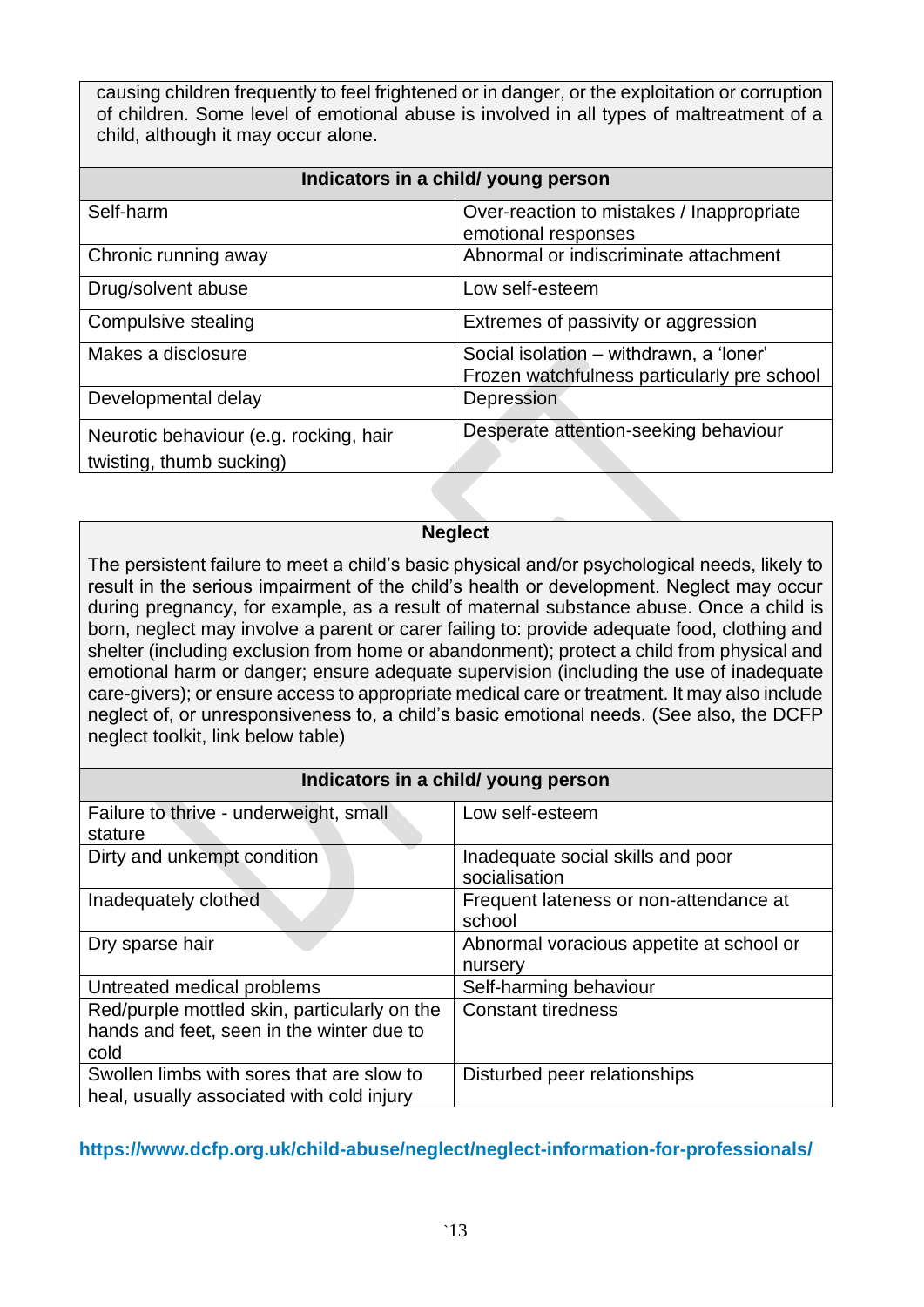#### **Sexual abuse**

Involves forcing or enticing a child or young person to take part in sexual activities, not necessarily involving violence, whether or not the child is aware of what is happening. The activities may involve physical contact, including assault by penetration (for example rape or oral sex) or non-penetrative acts such as masturbation, kissing, rubbing, and touching outside of clothing. They may also include non-contact activities, such as involving children in looking at, or in the production of, sexual images, watching sexual activities, encouraging children to behave in sexually inappropriate ways, or grooming a child in preparation for abuse. Sexual abuse can take place online, and technology can be used to facilitate offline abuse. Sexual abuse is not solely perpetrated by adult males. Women can also commit acts of sexual abuse, as can other children. The sexual abuse of children by other children is a specific safeguarding issue (also known as peer on peer abuse) in education and all staff should be aware of it and of their school or colleges policy and procedures for dealing with it.

| Indicators in a child/ young person            |                                             |  |
|------------------------------------------------|---------------------------------------------|--|
| Self-harm - eating disorders, self-mutilation  | Poor self-image, self-harm, self-hatred     |  |
| and suicide attempts                           |                                             |  |
| Running away from home                         | Inappropriate sexualised conduct            |  |
| Reluctant to undress for PE                    | Withdrawal, isolation or excessive worrying |  |
| Pregnancy                                      | Sexual knowledge or behaviour               |  |
|                                                | inappropriate to age/stage of development,  |  |
|                                                | or that is unusually explicit               |  |
| Inexplicable changes in behaviour, such as     | Poor attention / concentration (world of    |  |
| becoming aggressive or withdrawn               | their own)                                  |  |
| Pain, bleeding, bruising or itching in genital | Sudden changes in schoolwork habits,        |  |
| and /or anal area                              | become truant                               |  |
| Sexually exploited or indiscriminate choice    |                                             |  |
| of sexual partners                             |                                             |  |

If staff have any concerns about a child's welfare, they should act on them immediately. If staff have a concern, they should follow this policy and speak to the DSL/DDSL. The DSL/DDSL are most likely to have a complete safeguarding picture and be the most appropriate person to advise on the response to a safeguarding concern.

## **Any staff member should be able to make a Multi -Agency Safeguarding Hub (MASH) Referral to Children's Services if necessary.**

All staff should be aware of the process for making Multi Agency Safeguarding Hub (MASH) Referrals to Children's Services for statutory assessments under the Children Act 1989, especially section 17 (children in need) and section 47 (a child suffering, or likely to suffer, significant harm - from abuse or neglect), along with the role they might be expected to play in such assessments.

Staff should not assume a colleague or another professional will take action and share information that might be critical in keeping children safe. They should be mindful that early information sharing is vital for effective identification, assessment and allocation of appropriate service provision. *In emergency situations for example outside of the normal*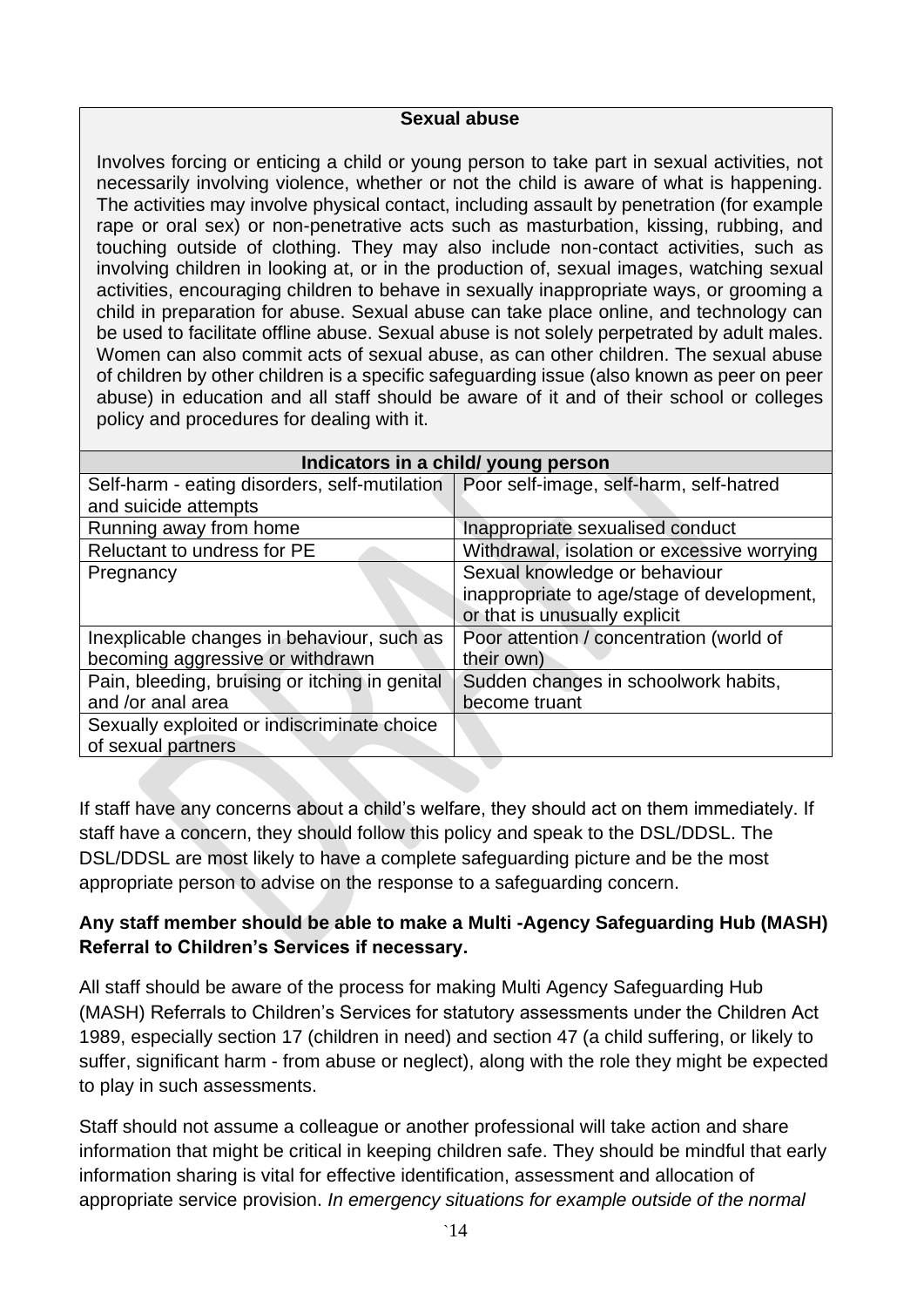*school hours or during planned school closures, staff harbouring the concern must contact the MASH and/or Police if they believe that a child is in need of urgent protection and support, such action should not be delayed or deferred to a third party.* 

## **Options will then include:**

- Managing any support for the child internally via the school's own pastoral support processes including signposting where appropriate.
- Completing an Early Help Assessment via Right for Children or making a request for early help support.
- A Multi Agency Safeguarding Hub (MASH) referral/enquiry for statutory services, for example as the child might be in need of services, or suffering / likely to suffer significant harm from abuse or neglect.

## **Extra Familial Harm (formerly contextual Safeguarding)**

Safeguarding incidents and/or behaviours can be associated with factors outside the school and/or can occur between children outside the school setting. All staff, but especially the DSLs and their Deputies, should be considering the context within which such incidents and/or behaviours occur. This is known as contextual safeguarding, which simply means assessments of children should consider whether wider environmental factors are present in a child's life that are a threat to their safety and/or welfare. The systems and processes are set out, in part, in the Devon Children and Family Partnership Safer Me; Adolescent Safety Framework (ASF) protocols.

**[https://www.dcfp.org.uk/training-and-resources/policies-and-procedures/adolescent](https://www.dcfp.org.uk/training-and-resources/policies-and-procedures/adolescent-safety-framework-safer-me/)[safety-framework-safer-me/](https://www.dcfp.org.uk/training-and-resources/policies-and-procedures/adolescent-safety-framework-safer-me/)**

## **A child centred and coordinated approach to safeguarding**

Safeguarding and promoting the welfare of children is **everyone's responsibility.** In order to fulfil this responsibility effectively, each professional should make sure their approach is **child centred**. This means that they should consider, at all times, what is in the best interests of the child.

Schools and their staff form part of the wider safeguarding system for children. This system is based on the principle of providing help for families to stay together where it is safe for the children to do so, and looking at alternatives where it is not, whilst acting in the **best interests** of the child at all times.

## **Children who may require early help**

Early Help is delivered by Devon Children & Families Partnership (DCFP) through both the Multi Agency Safeguarding Hub (MASH) and locality based partnerships arrangements **<https://www.dcfp.org.uk/early-help/>** which will help practitioners and families find information and support to prevent escalation of needs and crisis.

All staff should be aware of the **early help process**, and understand their role in identifying emerging problems, sharing information with other professionals to support early identification and assessment of a child's needs. It is important for children to receive the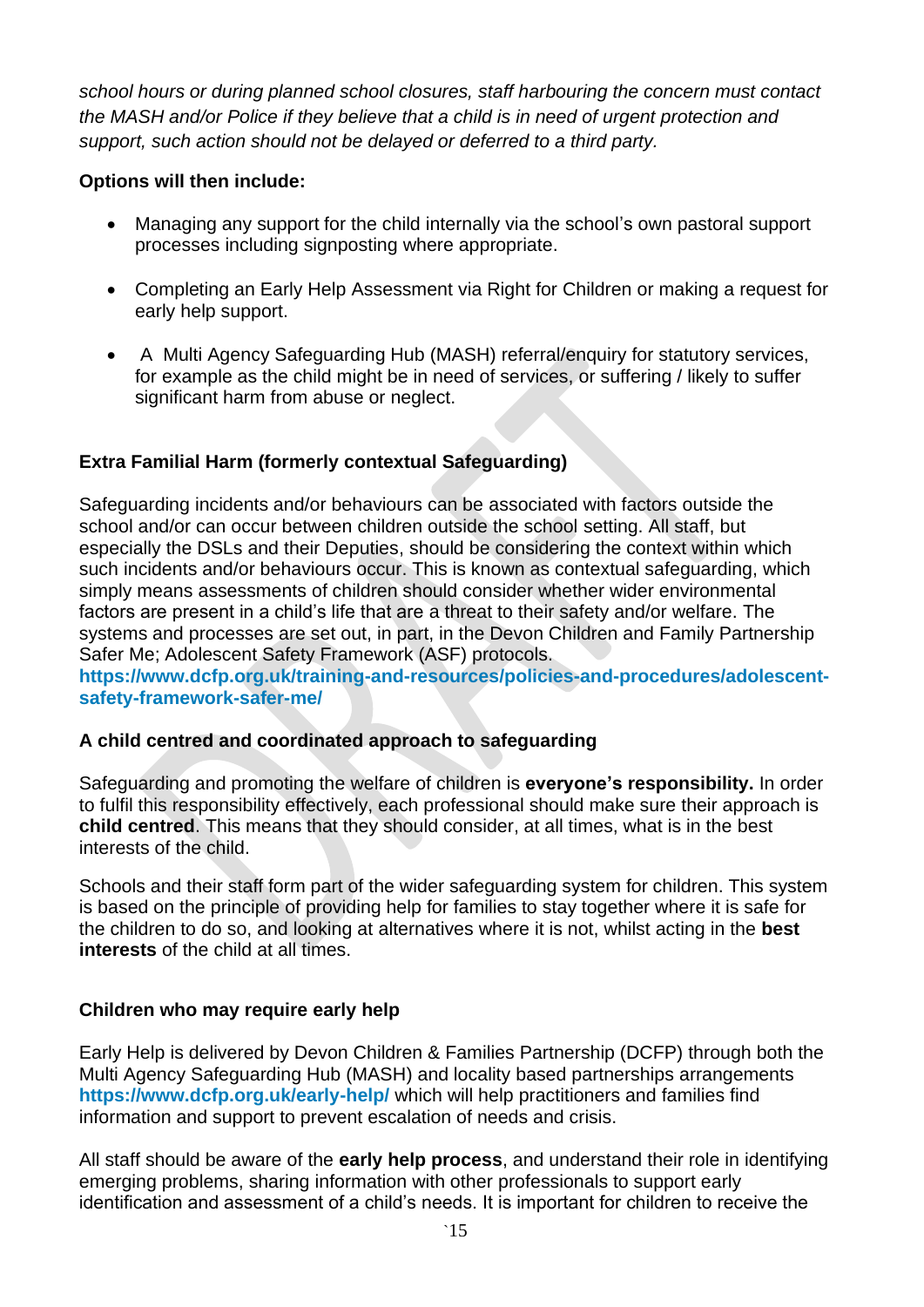right help at the right time to address risks and prevent issues escalating. This also includes staff monitoring the situation and feeding back to the DSL any ongoing/escalation of concerns so that consideration can be given to a MASH Referral to Children's Services if the child's situation doesn't appear to be improving.

If early help is appropriate, the DSL or a Deputy will generally lead on liaising with other agencies and setting up an Early Help Right for Children Assessment as appropriate. In Trust secondary settings the DSL will manage internal systems and processes to ensure that early help is facilitated in accordance with school personnel structures and systems.

## **Any child may benefit from early help, but all school staff should be particularly alert to the potential need for early help for a child who:**

- has special educational needs (whether or not they have a statutory Education, Health and Care Plan – "EHCP");
- has a mental health need:
- is a young carer;
- is showing signs of being drawn in to anti-social or criminal behaviour, including gang involvement and association with organised crime groups or county lines;
- is frequently missing/goes missing from care or from home;
- is at risk of modern slavery, trafficking, sexual or criminal exploitation;
- is at risk of being radicalised or exploited;
- has a family member in prison, or is affected by parental offending;
- is in a family circumstance presenting challenges for the child, such as drug and alcohol misuse, adult mental health issues and domestic abuse;
- is misusing drugs or alcohol themselves;
- has returned home to their family from care;
- is at risk of 'honour'-based abuse such as Female Genital Mutilation or Forced Marriage;
- is a privately fostered child; and
- is persistently absent from education, including persistent absences for part of the school day.

School staff members should be aware of the main categories of maltreatment: **physical abuse, emotional abuse, sexual abuse and neglect** as well as being aware of the indicators of maltreatment and **specific safeguarding issues** so that they are able to identify cases of children who may be in need of help or protection.

#### **Children with special educational needs and disabilities:**

Additional barriers can exist when recognising abuse and neglect in this group of children. This can include:

❖ Assumptions that indicators of possible abuse such as behaviour, mood and injury relate to the child's impairment without further exploration.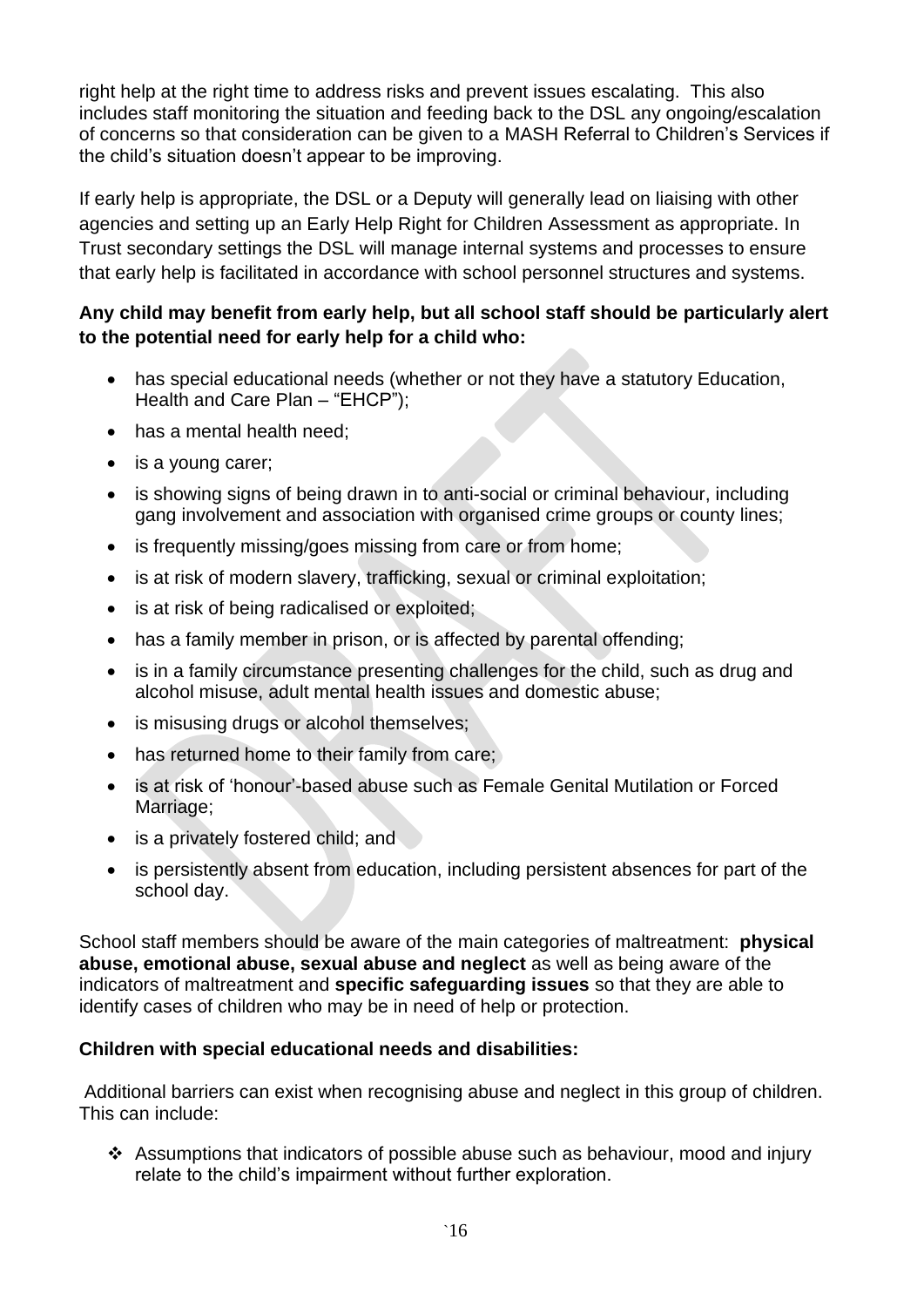- ❖ Assumptions that children with SEN and disabilities can be disproportionally impacted by things like bullying- without outwardly showing any signs.
- ❖ Communication barriers and difficulties.
- ❖ Reluctance to challenge carers, (professionals may over empathise with carers because of the perceived stress of caring for a disabled child).
- ❖ Disabled children often rely on a wide network of carers to meet their basic needs and therefore the potential risk of exposure to abusive behaviour can be increased.
- ❖ A disabled child's understanding of abuse.
- ❖ Lack of choice/ participation.
- ❖ Isolation.

## **Peer on peer abuse (child on child) ; Sexual Violence & Sexual Harassment**

*It must be understood that no reports of peer on peer abuse is not an indication that no such incidents are happening. There will be barriers to reporting that all schools should strive to address and overcome. Children must be strongly encouraged to report. It must never be assumed that sexual violence and harassment "don't happen here*".

**All** staff should be aware that safeguarding issues can manifest themselves via peer on peer abuse. This is most likely to include, but may not be limited to:

- Bullying (including cyberbullying).
- Physical abuse such as hitting, kicking, shaking, biting, hair pulling, or otherwise causing physical harm.
- Sexual violence, such as rape, assault by penetration and sexual assault.

• Sexual harassment, such as sexual comments, remarks, jokes and online sexual harassment, which may be stand-alone or part of a broader pattern of abuse.

• Up-skirting, which typically involves taking a picture under a person's clothing without them knowing, with the intention of viewing their genitals or buttocks to obtain sexual gratification, or cause the victim humiliation, distress or alarm.

- Sexting (also known as sharing nudes or semi-nudes).
- Initiation/hazing type violence and rituals.

All staff should be aware that abuse is abuse and peer on peer abuse will never be tolerated or passed off as "banter", "just having a laugh" or "part of growing up". Furthermore, they should *recognise the gendered nature of peer on peer abuse (i.e. that it is more likely that girls will be victims and boys' perpetrators), but that all peer on peer abuse is unacceptable and will be taken seriously.*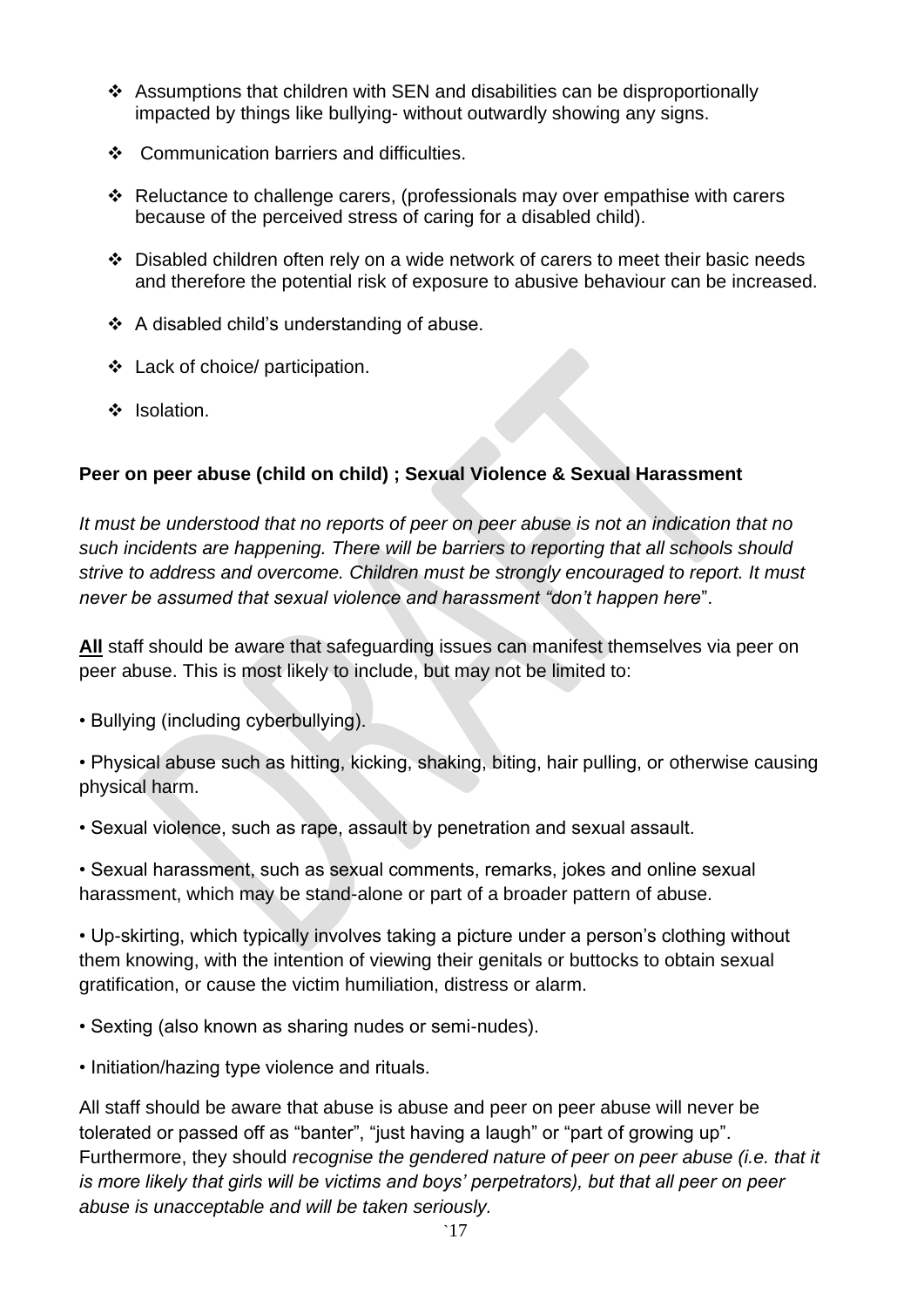In order to minimise the risk of peer on peer abuse the school:

- Provides a developmentally appropriate PSHE and RSE curriculum which develops pupils' understanding of acceptable behaviour and keeping themselves safe. (*Examples should be listed here*)
- Have systems in place for any student to raise concerns with staff, knowing that they will be listened to, believed and valued. (Examples should be listed here)
- Ensure victims, perpetrators and any other child affected by peer on peer abuse will be supported (*state process/examples*)
- Develops robust risk assessments where appropriate (e.g. Using the Risk Assessment Management Plan (RAMP), Brook Traffic Light tool and Safety and Support Plan tools available to DSL/DDSL personnel on the Trust DSL/DDSL TEAMS area).
- Have relevant policies in place (e.g. behaviour policy).

Where there is an allegation or concern that a child has abused others staff should also refer closely to the Trust's policy on Sexual Violence and Sexual Harassment and, Part five (5) of KCSiE (DfE 2021) – '**Child on child sexual violence and sexual harassment': <https://www.gov.uk/government/publications/keeping-children-safe-in-education--2>**

## **Serious violence**

Refer to ; **[https://www.gov.uk/government/publications/advice-to-schools-and](https://www.gov.uk/government/publications/advice-to-schools-and-colleges-on-gangs-and-youth-violence)[colleges-on-gangs-and-youth-violence](https://www.gov.uk/government/publications/advice-to-schools-and-colleges-on-gangs-and-youth-violence)** & **[https://www.gov.uk/government/publications/criminal-exploitation-of-children-and](https://www.gov.uk/government/publications/criminal-exploitation-of-children-and-vulnerable-adults-county-lines)[vulnerable-adults-county-lines](https://www.gov.uk/government/publications/criminal-exploitation-of-children-and-vulnerable-adults-county-lines)**

All staff should be aware of indicators, which may signal that children are at risk from, or are involved with serious violent crime.

- Increased absence from school
- Change in friendships or relationships with older individuals or groups
- Significant decline in performance
- Signs of self-harm or significant change in wellbeing
- Signs of assault or unexplained injuries
- Unexplained gifts/new possessions

# **Child Sexual Exploitation (CSE) and Child Criminal Exploitation (CCE)**

Both CSE and CCE are forms of abuse and both occur where an individual or group takes advantage of an imbalance in power to coerce, manipulate or deceive a child into sexual or criminal activity. Whilst age may be the most obvious, this power imbalance can also be due to a range of other factors including gender, sexual identity, cognitive ability, physical strength, status, and access to economic or other resources. In some cases, the abuse will be in exchange for something the victim needs or wants and/or will be to the financial benefit or other advantage (such as increased status) of the perpetrator or facilitator. The abuse can be perpetrated by individuals or groups, males or females, and children or adults. The abuse can be a one-off occurrence or a series of incidents over time and range from opportunistic to complex organised abuse. It can involve force and/or enticementbased methods of compliance and may, or may not, be accompanied by violence or threats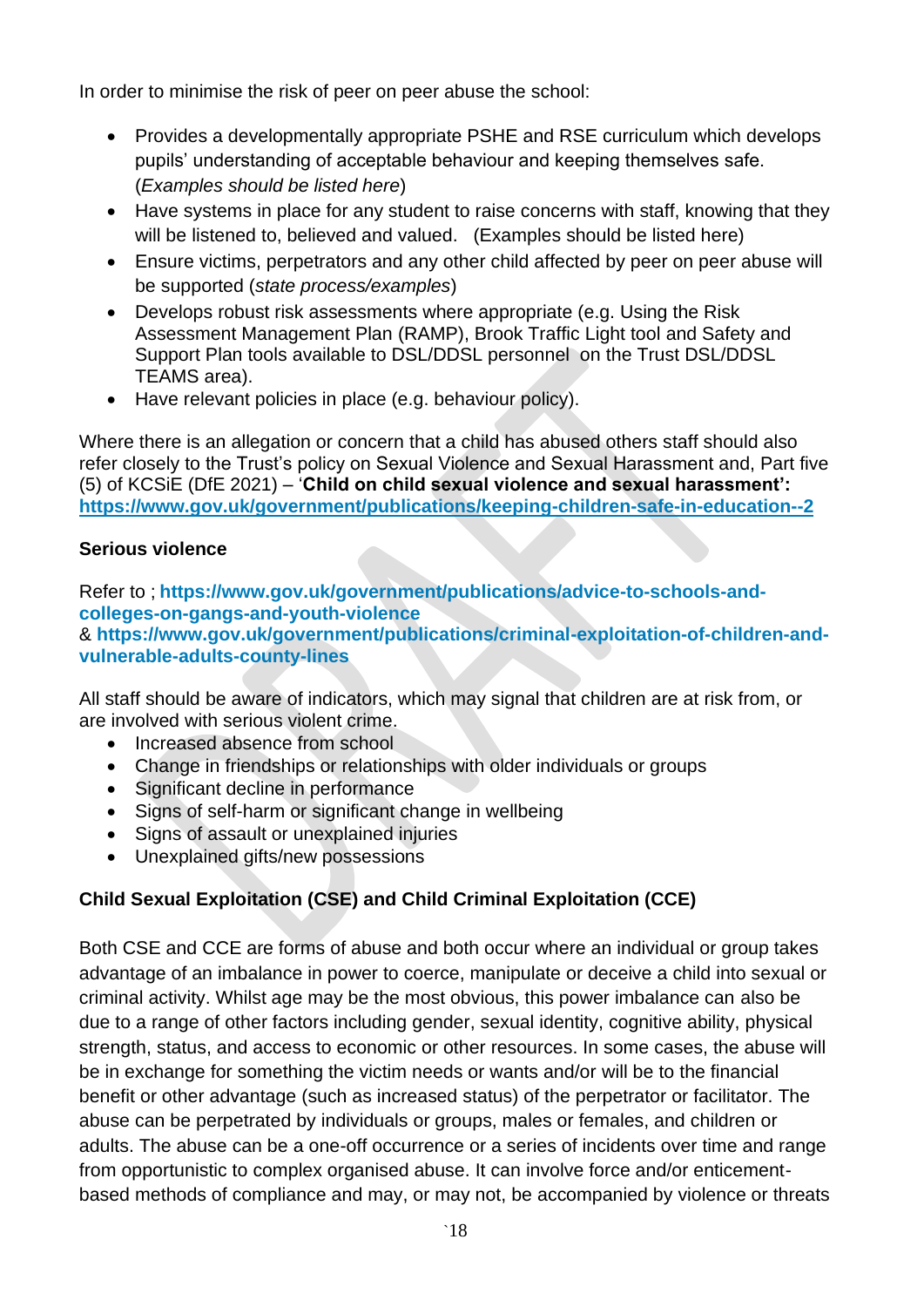of violence. Victims can be exploited even when activity appears consensual and it should be noted exploitation as well as being physical can be facilitated and/or take place online. More information include definitions and indicators are included in Annex B KCSiE DfE 2021.

## **Mental Health**

All staff should be aware that mental health problems can, in some cases, be an indicator that a child has suffered or is at risk of suffering abuse, neglect or exploitation. Only appropriately trained professionals should attempt to make a diagnosis of a mental health problem. Staff however, are well placed to observe children day-to-day and identify those whose behaviour suggests that they may be experiencing a mental health problem or be at risk of developing one. The Trust Safeguarding Training Grid (available from the DSL/DDSL TEAMS area) sets out additional training mandated for staff as a means of ensuring that they have the knowledge and understanding to recognise poor mental health.

If staff have a mental health concern about a child that is also a safeguarding concern, immediate action should be taken by following the procedures in this policy and speaking to the schools DSL.

## **Prevent: Safeguarding Children and Young People from Radicalisation**

Children can be vulnerable to extreme ideologies and radicalisation. Similar to protecting children from other forms of harm and abuse, protecting children from radicalisation must be part of all school and college safeguarding approaches.

All schools are subject to the Prevent Duty under Section 26 of the Counter Terrorism and Security Act 2015 (the CTSA 2015), in the exercise of their functions to have "due regard to the need to prevent people from being drawn into terrorism." p 133 KCSiE (DfE 2021).

There are signs and vulnerability factors that may indicate a child is susceptible to radicalisation or is in the process of being radicalised. It is possible to protect vulnerable people from extremist thinking and intervene to safeguard those at risk of radicalisation. Staff must be alert to changes in children's behaviour, which could indicate that they may be in need of Prevent support. They must act proportionately to the concern using the Prevent 'notice, check, share' approach, which may lead to the DSL making a Prevent referral. Please refer to the Safer Devon Partnership guidance;

**<https://saferdevon.co.uk/preventing-radicalisation/>** ;

**[https://www.dcfp.org.uk/child-abuse/radicalisation-and-extremism/radicalisation](https://www.dcfp.org.uk/child-abuse/radicalisation-and-extremism/radicalisation-and-extremism-information-for-professionals/)[and-extremism-information-for-professionals/](https://www.dcfp.org.uk/child-abuse/radicalisation-and-extremism/radicalisation-and-extremism-information-for-professionals/)**

## **Domestic Abuse**

Domestic abuse is: any incident or pattern of incidents of controlling, coercive, threatening behaviour, violence or abuse between those aged 16 or over who are, or have been, intimate partners or family members regardless of gender or sexuality. The abuse can encompass but is not limited to psychological; physical; sexual; financial; and emotional.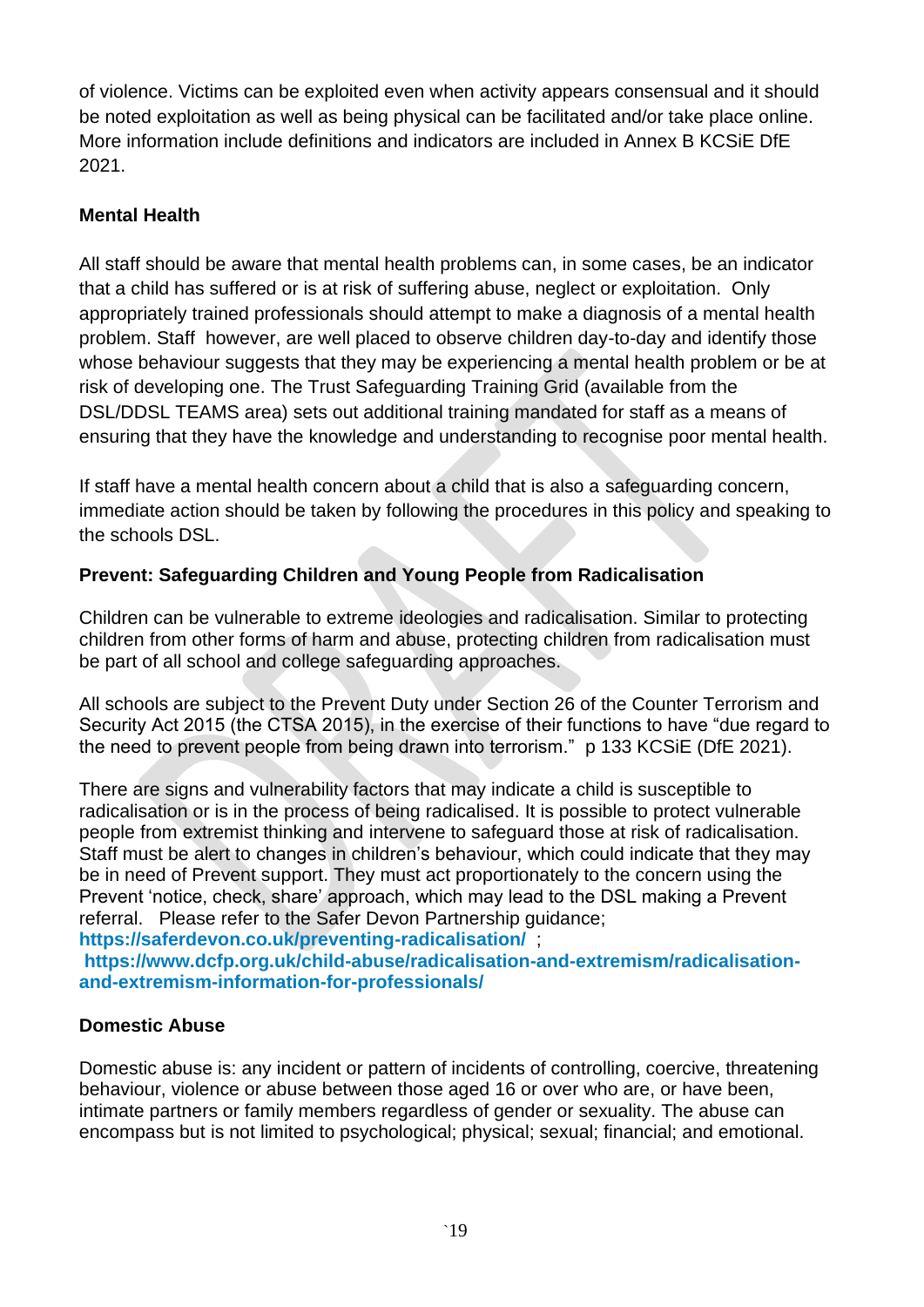All children can witness and be adversely affected by domestic abuse in the context of their home life where domestic abuse occurs between family members. See Appendix 4 for information regarding Operation Encompass.

## **Children in Need of Emergency Medical Assistance/Treatment**

Rarely and exceptionally, staff/volunteers may be with children who need urgent medical assistance or treatment. In such circumstances parental communication should be striven for but equally in a genuine emergency the welfare, well- being and safety of the child must come first .Decisions making should be child centred , sensitive and workable. Where parental communication cannot be facilitated in a timely manner during the emergency, staff should do what is , in their professional opinion, in the best interests of the child and share a summary of their actions with their line manage or the Principal as well also record as their actions and rationale for action, on CPOMS , as soon as is convenient thereafter.

## **6. DEALING WITH A DISCLOSURE**

If a child confides in a member of staff/volunteer and requests that the information is kept secret, it is important that the member of staff/volunteer tell the child in a manner appropriate to the child's age/stage of development that they cannot promise complete confidentiality – instead they must explain that they may need to pass information to other professionals to help keep the child or other children safe.

If a child discloses that he or she has been abused in some way, the member of staff/volunteer should:

- Listen to what is being said without displaying shock or disbelief
- Accept what is being said
- Allow the child to talk freely
- Reassure the child, but not make promises which might not be possible to keep
- Never promise a child that they will not tell anyone as this may ultimately not be in the best interests of the child.
- Reassure him or her that what has happened is not his or her fault
- Stress that it was the right thing to tell
- Listen, only asking questions when necessary to clarify what is being said. Use the "**TED**" questioning approach; **T***ell*, **E***xplain*, **D***escribe*…
- Not criticise the alleged perpetrator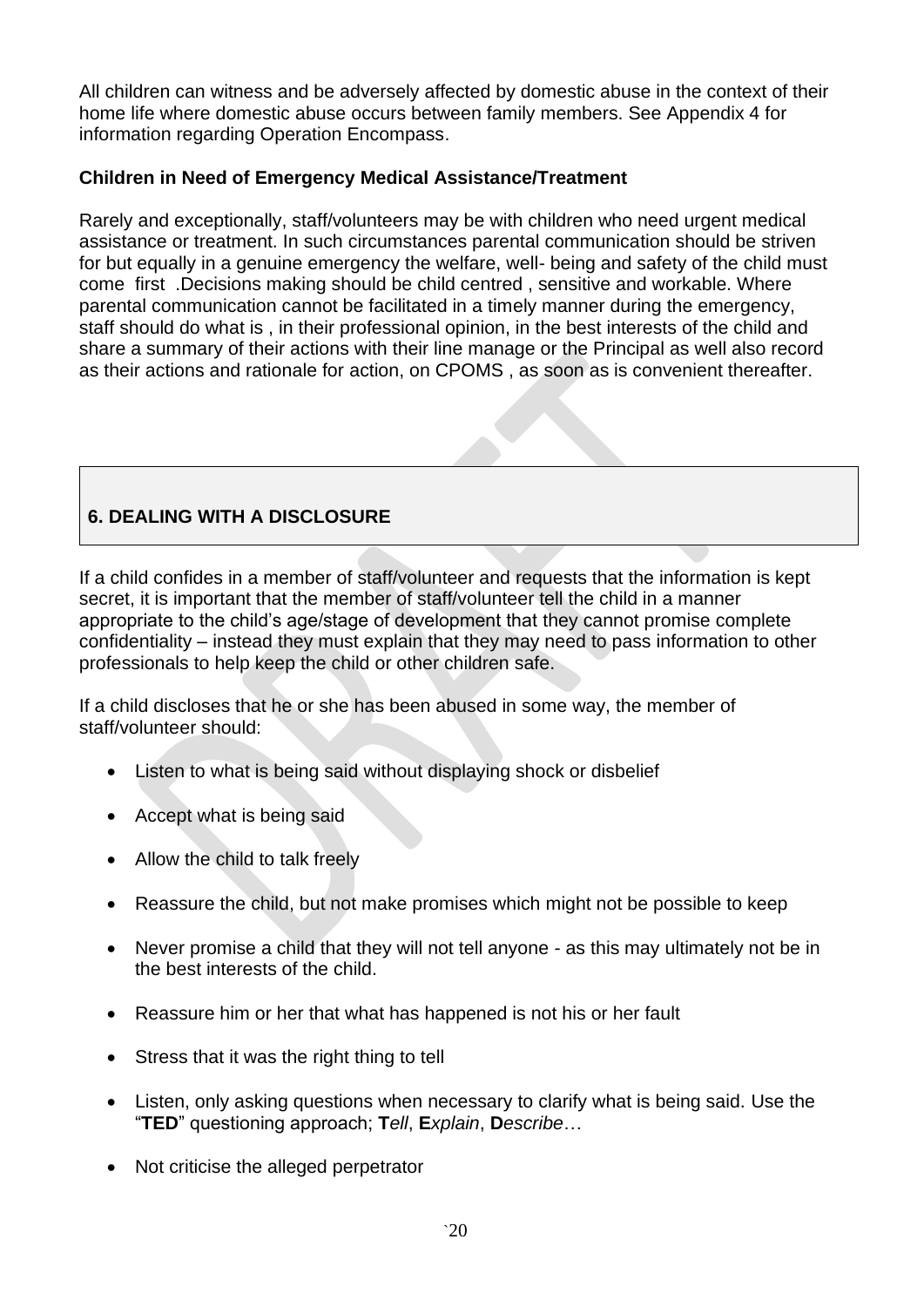- Explain what has to be done next and who has to be told
- Make a written record (see Record Keeping, 7. below)
- Pass the information to the DSL without delay (if a DSL or Deputy is not available, staff must inform a senior member of staff or complete a MASH referral/enquiry if this disclosure indicates that the child may be at risk of immediate harm and/or have been suffered significant harm to ensure reporting to Police and/or Children's Services where necessary is not delayed)

### **Third Party Disclosures**

It is **everyone's** responsibility to report concerns related to children and make referrals to Children Services and the Police if suspected that a child has been abused or is at risk of abuse.

Therefore, when safeguarding concerns are shared to the DSL in a school by a parent or member of the public, it is important to note that there is equal responsibility by the complainant to report the matter also directly rather than assume the responsibility is that of the school. If unsure of how to do this speak to the DSL / head teacher and they will advise accordingly.

#### **Support**

Dealing with a disclosure from a child, and safeguarding issues can be stressful. The member of staff/volunteer should, therefore, consider seeking support for him/herself and discuss this with the DSL.

**If a school staff member receives a disclosure about potential harm caused by another staff member, they should see section 11 of this policy–** *Allegations involving school staff/volunteers.* 

## **7. RECORD KEEPING**

All records will be retained in accordance with the following guidance: **[https://learning.nspcc.org.uk/media/1442/child-protection-records-retention-and](https://learning.nspcc.org.uk/media/1442/child-protection-records-retention-and-storage-guidelines-september-2019.pdf)[storage-guidelines-september-2019.pdf](https://learning.nspcc.org.uk/media/1442/child-protection-records-retention-and-storage-guidelines-september-2019.pdf)**

All practitioners should be confident of the processing conditions under the Data Protection Act 2018 and the GDPR which allow them to store and share information for safeguarding purposes, including information, which is sensitive and personal, and should be treated as 'special category personal data'.

All concerns, discussions and decisions made and the reasons for those decisions should be recorded in writing. If in doubt about recording requirements staff should discuss with the DSL.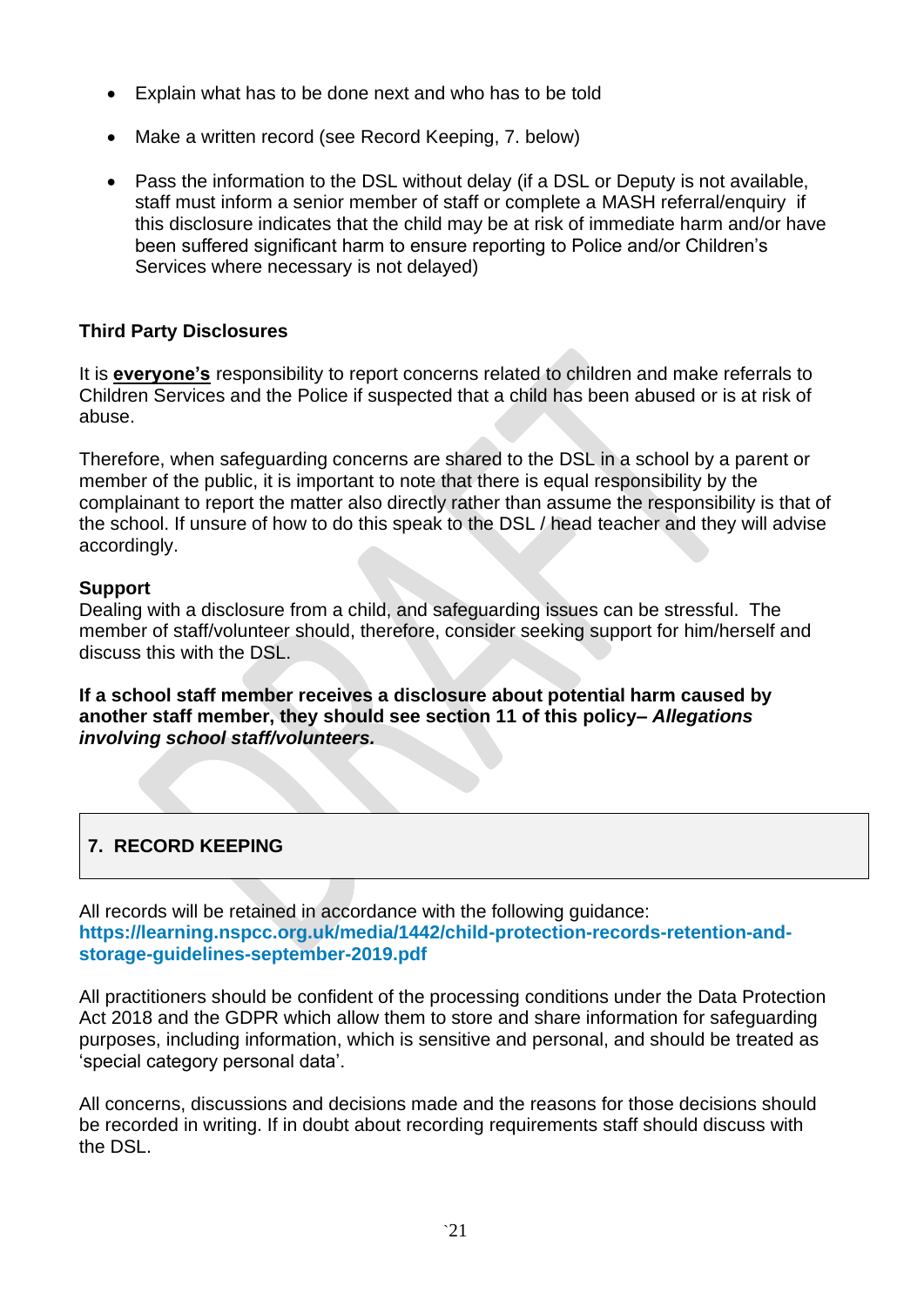- Record as soon as possible after the conversation. Use the schools Child Protection Recording system (CPOMS) wherever possible. Written records should be timed dated and signed and passed confidentially to the DSL promptly and in person and e-mails should be marked "urgent". Where a child or young person is believed to be at immediate risk, e-mail must not be relied on as a suitable form of recording.
- Ensure the date, time, place is recorded, and any noticeable non-verbal behaviour and the words used by the child.
- Use the body map on the CPOMS system to indicate the position of any injuries and a clear description of the injury.
- Record statements and observations rather than interpretations or assumptions.
- Do not destroy the original records in case they are needed by a court.
- All records need to be given to the DSL promptly, per above. No copies should be retained by the member of staff or volunteer.

The DSL will ensure that all safeguarding records are managed in accordance with the Education (Pupil Information) (England) Regulations 2005.

Any data breaches must be reported to the school's Data Protection Officer immediately they are identified

# **8. CONFIDENTIALITY**

Safeguarding children raises issues of confidentiality that must be clearly understood by all staff/volunteers in schools.

- All staff in schools, both teaching and non-teaching staff, have a responsibility to share relevant information about the protection of children with other professionals, particularly the investigative agencies.
- Staff/volunteers who receive information about children and their families in the course of their work should share that information only within appropriate professional contexts.

Information sharing should be necessary, proportionate, relevant, adequate, accurate , timely and secure.

**[https://assets.publishing.service.gov.uk/government/uploads/system/uploads/attach](https://assets.publishing.service.gov.uk/government/uploads/system/uploads/attachment_data/file/721581/Information_sharing_advice_practitioners_safeguarding_services.pdf) [ment\\_data/file/721581/Information\\_sharing\\_advice\\_practitioners\\_safeguarding\\_servi](https://assets.publishing.service.gov.uk/government/uploads/system/uploads/attachment_data/file/721581/Information_sharing_advice_practitioners_safeguarding_services.pdf) [ces.pdf](https://assets.publishing.service.gov.uk/government/uploads/system/uploads/attachment_data/file/721581/Information_sharing_advice_practitioners_safeguarding_services.pdf)**

## **9. SCHOOL PROCEDURES**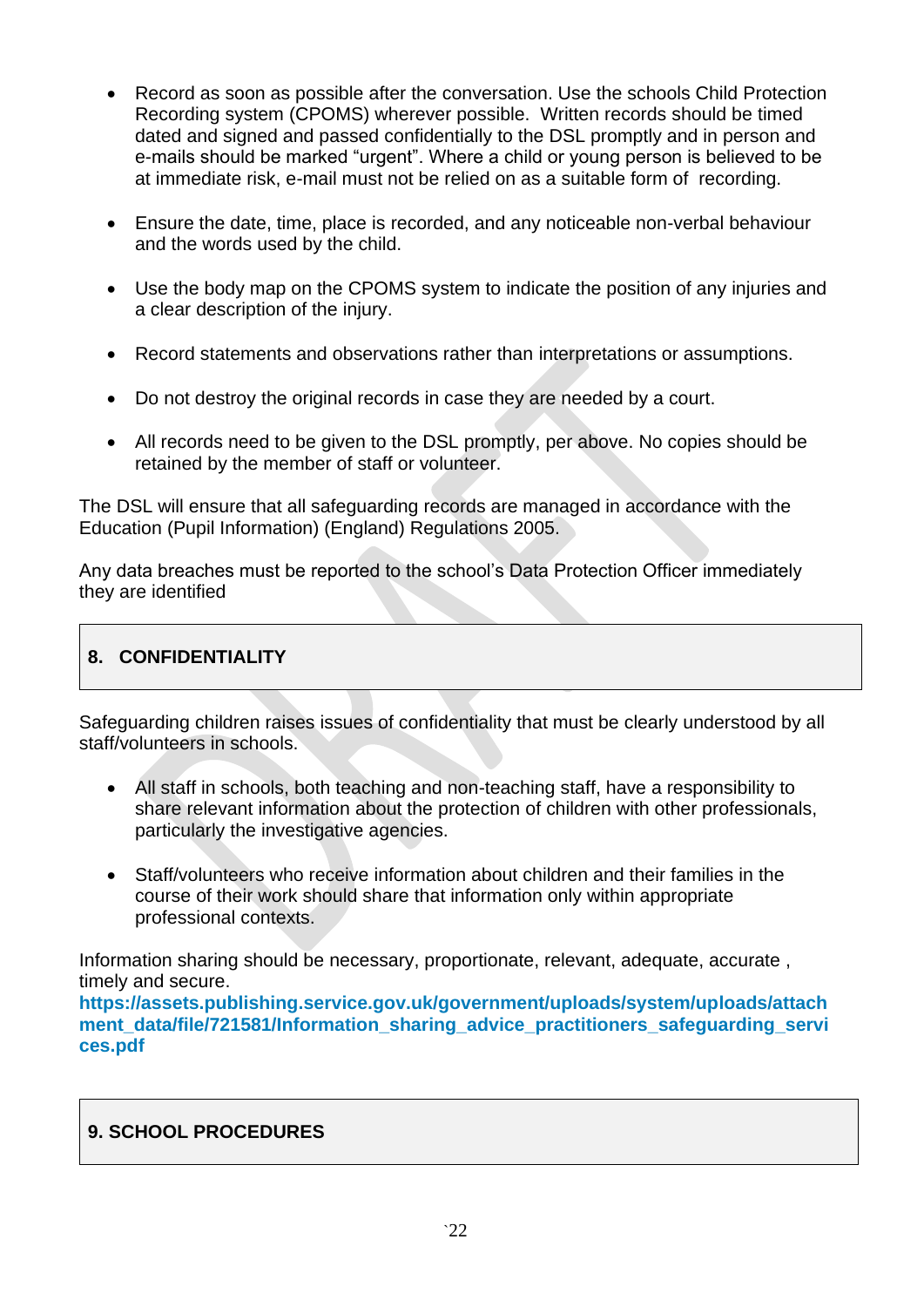### **Please see Appendix 3: KCSiE (DfE 2021) pg.23 (***Schools should ensure that specific school protocols are clarified***)**

If any member of staff is concerned about a child, he or she must inform the DSL. The DSL will decide whether the concerns should be raised to Children's Services and if deemed to have met the threshold a MASH Referral will be completed. If a MASH referral to Children's Services is made the DSL will discuss the referral with the parents, unless to do so would place the child at further risk of harm.

While it is the DSL's role to make MASH referrals, any staff member can make a MASH referral to Children's Services if a child is in immediate danger or is at risk of harm (e.g. concern that a family might have plans to carry out FGM, Forced Marriage etc). In these circumstances a MASH referral should be made to Children's Services and/or the Police immediately. In emergencies where a child needs immediate protection *the staff member harbouring the concern must act immediately and make a referral as described in Part 6* , *above*. Where MASH referrals are made by another member of staff, the DSL should be informed as soon as possible.

If a **teacher** (persons employed or engaged to carry out teaching work at schools and other institutions in England) , in the course of their work in the profession, discovers that an act of Female Genital Mutilation (FGM) appears to have been carried out on a girl under the age of 18 the **teacher** must report this to the police via 101. **This is a mandatory reporting duty.** KCSiE (DfE 2021) pg. 131-132. See also **[https://www.nspcc.org.uk/what-is-child-abuse/types-of-abuse/female-genital](https://www.nspcc.org.uk/what-is-child-abuse/types-of-abuse/female-genital-mutilation-fgm/)[mutilation-fgm/](https://www.nspcc.org.uk/what-is-child-abuse/types-of-abuse/female-genital-mutilation-fgm/)**

If the allegations raised are against other children, the school should follow the Trust's Sexual Violence and Sexual Harassment Policy. Please also see the school's anti-bullying policies for more details on procedures to minimise the risk of peer on peer abuse.

The member of staff must record information regarding the concerns on the same day. The recording must be a clear, precise and a factual account of any verbal disclosures and observations .

Particular attention should be paid to the attendance and development of any child about whom the school has concerns, or who has been identified as being the subject of a Child Protection Plan and a written record will be kept.

If a pupil who is/or has been the subject of a child protection plan changes school, the DSL will inform the social worker responsible for the case and transfer the appropriate records to the DSL at the receiving school, in a secure manner, and separate from the child's academic file.

The DSL is responsible for making the senior leadership team aware of trends in behaviour that may affect pupil welfare. If necessary, training will also be arranged.

#### Escalation Protocols

Where responses from MASH and other agencies are unsatisfactory , thresholds have been met and there is a professional dispute, the DSL must escalate these concerns via the Devon Children and Families Partnership policy;

**[https://www.proceduresonline.com/swcpp/devon/p\\_escalation.html](https://www.proceduresonline.com/swcpp/devon/p_escalation.html)**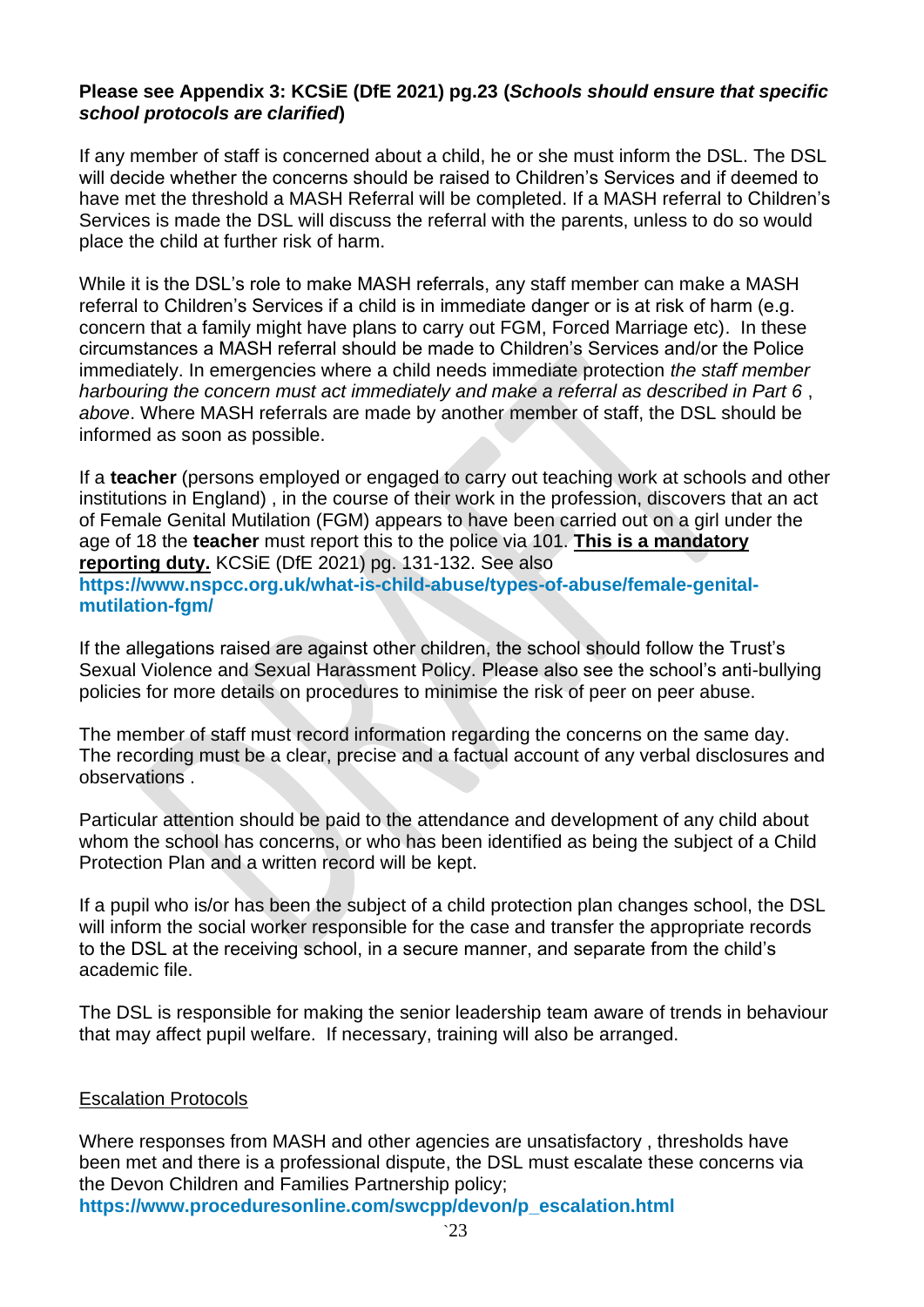Where is becomes evident that the disputes are not being satisfactorily resolved then the DSL should liaise with the Director of Educational Welfare and Safeguarding.

## Partnership Working Arrangements

Where staff are working in partnership with other schools and organisations the following protocols apply:

- 1. Where staff are not supervising children from their own setting they must follow the central and/or local safeguarding policies of the settings where they are in situ at the time.
- 2. Where staff are supervising children from their own settings but at off- site locations, the Trust central and school specific local policies apply.
- 3. Visitors working on school sites with children are expected to abide by the Trust central and school specific policies at all times.
- 4. Where locations for off- site activities/events have their own risk assessments for children and visitors, these should be adopted and adhered to.
- 5. Where locations for off- site activities/events have no risk assessments for children and visitors in place the home/organising school must prepare risk assessments in accordance with the Trust Health, Safety & well Being Policy. **[https://www.dartmoormat.org.uk/uploads/8/0/6/1/80615962/dmat\\_health\\_and\\_s](https://www.dartmoormat.org.uk/uploads/8/0/6/1/80615962/dmat_health_and_safety_policy_2020_v1.0.pdf) [afety\\_policy\\_2020\\_v1.0.pdf](https://www.dartmoormat.org.uk/uploads/8/0/6/1/80615962/dmat_health_and_safety_policy_2020_v1.0.pdf)**
- 6. No trips or visits must take place under any circumstances without the Trust policy being adhered to most specifically in relation to the "Evolve" trips and visits requirements;

**[https://www.dartmoormat.org.uk/uploads/8/0/6/1/80615962/dmat\\_oevosa\\_polic](https://www.dartmoormat.org.uk/uploads/8/0/6/1/80615962/dmat_oevosa_policy_v1.0_mar_2020.pdf) [y\\_v1.0\\_mar\\_2020.pdf](https://www.dartmoormat.org.uk/uploads/8/0/6/1/80615962/dmat_oevosa_policy_v1.0_mar_2020.pdf)**

- 7. Children on work experience must have school based supervisors allocated who have completed introductory level safeguarding and child protection training. The Trust safeguarding policy applies to all children on such work experience and must be shared with employers. Employers and children must be made aware of how to report concerns and who to report to. Reports should be made to the home school DSL. Welfare checks must be made at least weekly, by school based supervisors, when children are on work experience.
- 8. A child educated off site on dual roll arrangements will be safeguarded by the DSL/safeguarding leads at the alternative provision venue and the policies of these providers will apply. However, the child remains the substantive responsibility of their original school. Regular contact must be made with the alternative provider and the DSL's in each setting should communicate and update each other regularly.
- 9. Third party organisations using or hiring Trust premises for their own activities and/or events must provide their own safeguarding policies to Principals and DSL's of those venues that are being used.

## **10. COMMUNICATION WITH PARENTS**

*Highampton Primary School* will ensure the Child Protection Policy is available publicly via the Trust website/the school website and on request by other means.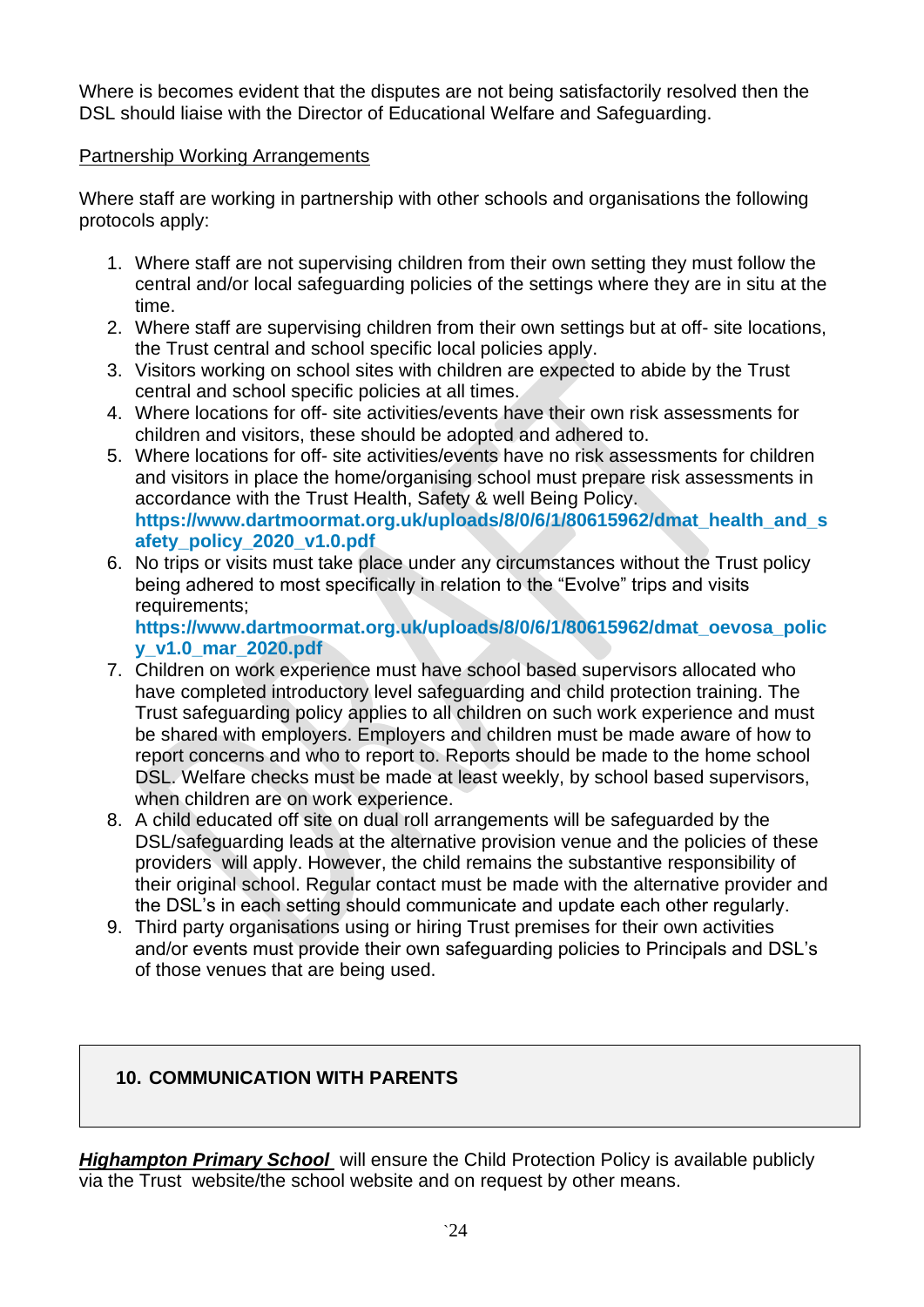Consent to information sharing is always preferable and desirable. However the welfare of the child remains paramount. Decisions not to obtain consent but to still share information must be discussed with and ultimately made by the DSL. The DSL must outline their reasons and rationale for not seeking consent and record the fact that information was shared without consent and the reasons/rationale for this in the relevant child's chronology on CPOMS.

Per above, parents should be informed prior to a MASH referral, unless it is considered to do so might place the child at increased risk of significant harm by:

- The behavioural response it prompts e.g. a child being subjected to abuse, maltreatment or threats / forced to remain silent if alleged abuser informed.
- Leading to an unreasonable delay.
- Leading to the risk of loss of evidential material.

(The individual school may also consider not informing parent(s) where this would place a member of staff at risk).

The school will endeavour to ensure that parents understand the responsibilities placed on the school staff for safeguarding children and that the welfare of the child is the over-riding and paramount concern at all times..

Where reasonably possible schools should hold more than one emergency contact number for each pupil and student. KCSiE (DfE 2021) pg. 26.

Further guidance around information sharing can be located within; **Information sharing Advice for practitioners providing safeguarding services to children, young people, parents and carers** *(*DfE, 2018);

**[https://www.gov.uk/government/publications/safeguarding-practitioners](https://www.gov.uk/government/publications/safeguarding-practitioners-information-sharing-advice)[information-sharing-advice](https://www.gov.uk/government/publications/safeguarding-practitioners-information-sharing-advice)**

## **11. ALLEGATIONS OF ABUSE MADE AGAINST ADULTS WHO WORK WITH CHILDREN AND YOUNG PEOPLE**

#### **An allegation is any information which indicates that a member of staff/volunteer may have:**

- Behaved in a way that has harmed a child or may have harmed a child.
- Possibly committed a criminal offence against or related to a child.
- Behaved towards a child or children in a way which indicates he or she would pose a risk of harm to children or
- Behaved or may have behaved in a way that indicated they may not be suitable to work with children.

This relates to members of staff, supply staff and volunteers who are currently working in any school or college regardless of whether the school or college is where the alleged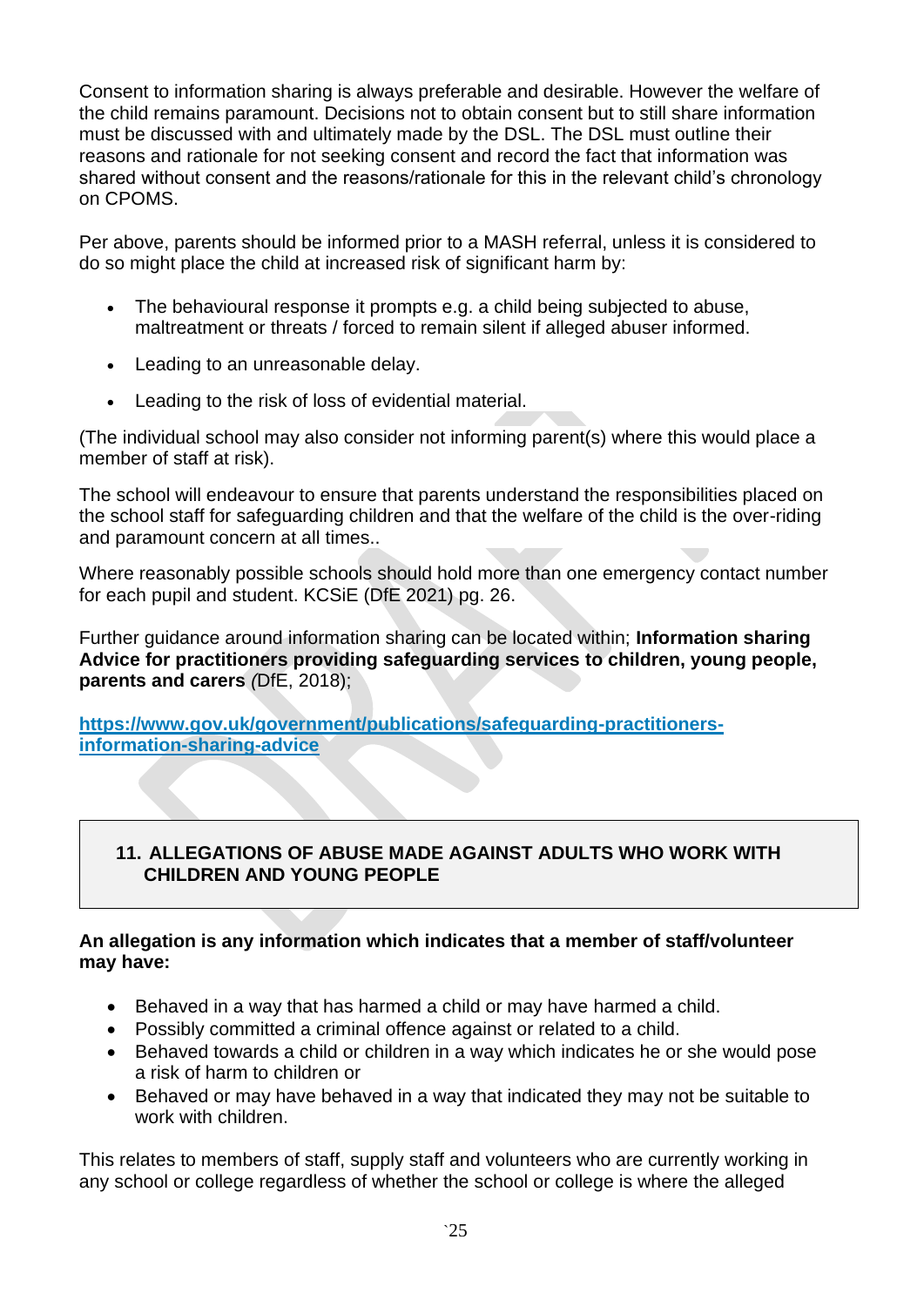abuse took place. Allegations against a teacher who is no longer teaching should be referred to the police. Historical allegations of abuse should also be referred to the police.

#### **What staff should do if they have concerns about another member of staff who may pose a risk of harm to children allegations against a professional:**

- If staff have safeguarding concerns, or an allegation is made about another member of staff (including supply staff and volunteers) posing a risk of harm to children, this is to be referred to the Principal.
- Where the Principal is the subject of an allegation, Chief Executive Officer of the Trust or their delegated Trust Leader, should discuss the allegation immediately with the Local Authority Designated Officer(s) LADO. 01392 384964 **[childsc.localauthoritydesignatedofficersecure-mailbox@devon.gov.uk](mailto:childsc.localauthoritydesignatedofficersecure-mailbox@devon.gov.uk)**

Staff may consider discussing any concerns with the designated senior lead (DSL) for safeguarding and if appropriate make any referral via them.

#### The Chief Executive Officer is; **Dan Morrow**

The Chief Finance & Operating Officer is; **Susanne Kiff**

The person to whom an allegation is first reported should take the matter seriously and keep an open mind. S/he should not investigate or ask leading questions if seeking clarification; it is important not to make assumptions. Confidentiality should not be promised and the person should be advised that the concern will be shared on a 'need to know' basis only.

Actions to be taken include making an immediate written record of the allegation using the informant's words – including time, date and place where the alleged incident took place, brief details of what happened, what was said and who was present. This record should be signed, dated and immediately passed on to the Principal.

The recipient of an allegation must **not** unilaterally determine its validity, and failure to report it in accordance with procedures is a potential disciplinary matter.

The Principal/ Stakeholder Board Chair will not investigate the allegation itself, or take written or detailed statements, but will assess whether it is necessary to refer the concern to the Local Authority Designated Officer (LADO Guidance may be used to inform this decision – found at **[https://www.devon.gov.uk/educationandfamilies/child](https://www.devon.gov.uk/educationandfamilies/child-protection/managing-allegations-against-adults-working-with-children)[protection/managing-allegations-against-adults-working-with-children](https://www.devon.gov.uk/educationandfamilies/child-protection/managing-allegations-against-adults-working-with-children)**

The Principal will be responsible for making referrals to the LADO or the Disclosure and Barring Service (DBS) .

**Children's Services – 03300 245 321 Out of Hours Service- Children's Services – 0300 555 5000 MASH 0345 155 1071 / [mashsecure@devon.gov.uk](mailto:mashsecure@devon.gov.uk)**

If the allegation meets any of the four criteria set out at the start of this section, contact should always be made with the Local Authority Designated Officer without delay.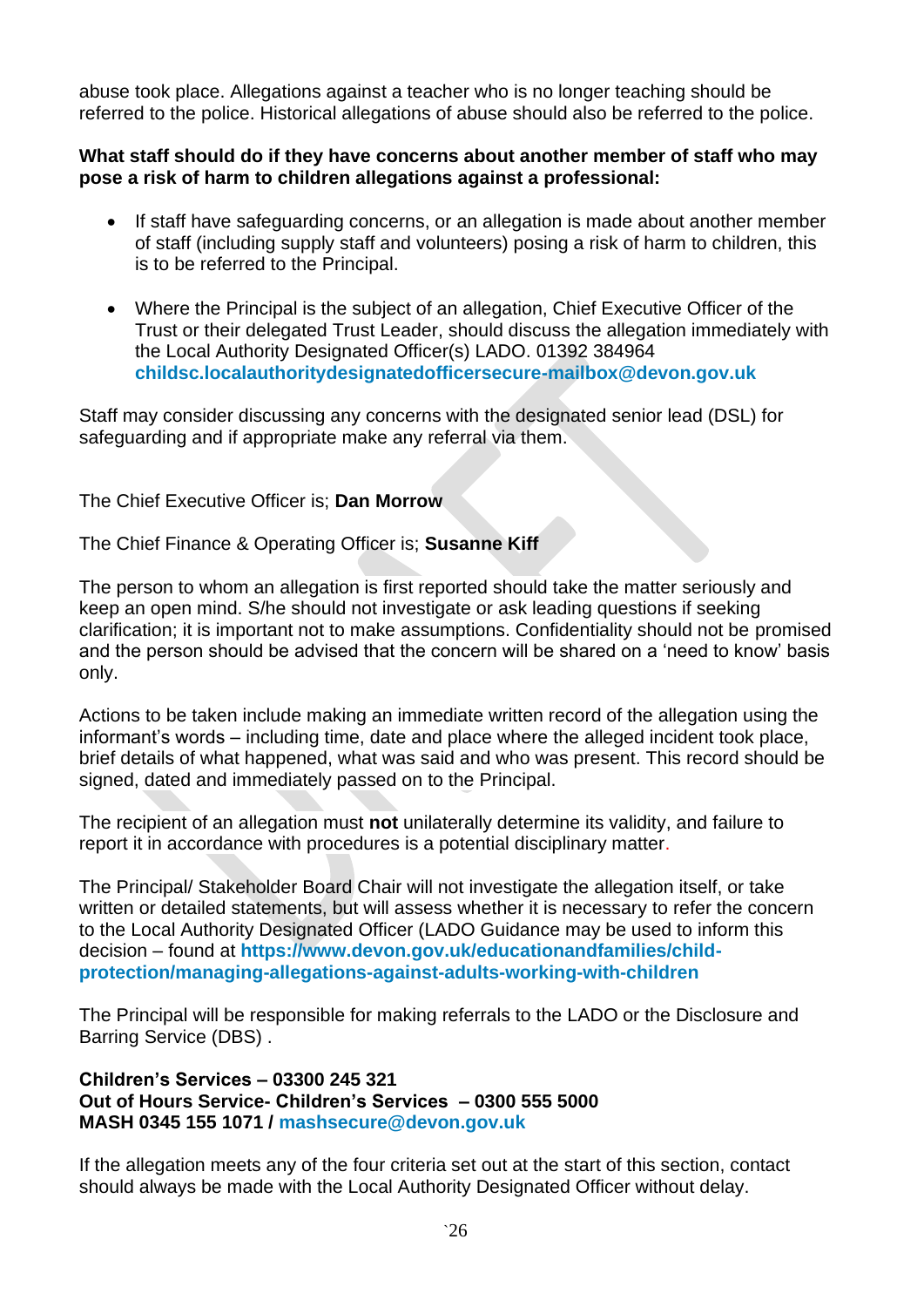If it is decided that the allegation requires a child protection strategy meeting, this will take place in accordance with Devon Children & Families Partnership protocols.

If it is decided it does not require a child protection strategy meeting or joint evaluation meeting, the LADO will provide the employer with advice and support on how the allegations should be managed.

The Principal should, as soon as possible, **following briefing** from the Local Authority Designated Officer inform the subject of the allegation.

Where a staff member feels unable to raise an issue with their employer/through the whistleblowing procedure or feels that their genuine concerns are not being addressed, other whistleblowing channels may be open to them:

- Trust Whistleblowing Policy **[https://www.dartmoormat.org.uk/uploads/8/0/6/1/80615962/dmat\\_whistleblowin](https://www.dartmoormat.org.uk/uploads/8/0/6/1/80615962/dmat_whistleblowing_policy_v2.2_may_2021.pdf) [g\\_policy\\_v2.2\\_may\\_2021.pdf](https://www.dartmoormat.org.uk/uploads/8/0/6/1/80615962/dmat_whistleblowing_policy_v2.2_may_2021.pdf)**
- Devon Children's Services 03300 245 321
- NSPCC whistleblowing helpline is available for staff who do not feel able to raise concerns regarding child protection failures internally. Staff can call: 0800 028 0285 – line is available from 8:00 AM to 8:00 PM, Monday to Friday and Email: **[help@nspcc.org.uk](mailto:help@nspcc.org.uk)**

## **Low Level Concerns**

A low level concern is one that does not meet the threshold for harm and thus for a referral to the LADO. Low level concerns should never be ignored as they represent actions that may damage the Trust and a school's culture of openness, honesty, trust and transparency. Such behaviour is not confined to school hours and may include behaviour which would lead any reasonable person to question their suitability to work with children or to act as an appropriate role model. It might include making, or encourage others to make sexual remarks to, or about, a pupil . Use of inappropriate language to or in the presence of pupils , discussing their personal or sexual relationships with or in the presence of pupils. Making (or encourage others to make) unprofessional personal comments which scapegoat, demean, discriminate or humiliate, or might be interpreted as such.

Such concerns should always be shared with the DSL unless the concerns relate to the DSL in which case, shared with the Principal. DSL's should keep confidential records and review these regularly to establish whether patterns of behaviour are emerging. Good practice would involve a confidential discussion between the DSL and the individual and the issuing of words of professional advice. Records of such discussion should be kept confidentially by the DSL. The Principal should review summaries of concern and make a decision about whether the thresholds for LADO referral are met by reference to the four descriptors, above. Similarly, breaches of the code of conduct policy for staff should be recorded and the policy reviewed annually in light of any such breaches.

## **[https://learning.nspcc.org.uk/research-resources/briefings/preventing-abuse](https://learning.nspcc.org.uk/research-resources/briefings/preventing-abuse-positions-of-trust)[positions-of-trust](https://learning.nspcc.org.uk/research-resources/briefings/preventing-abuse-positions-of-trust)**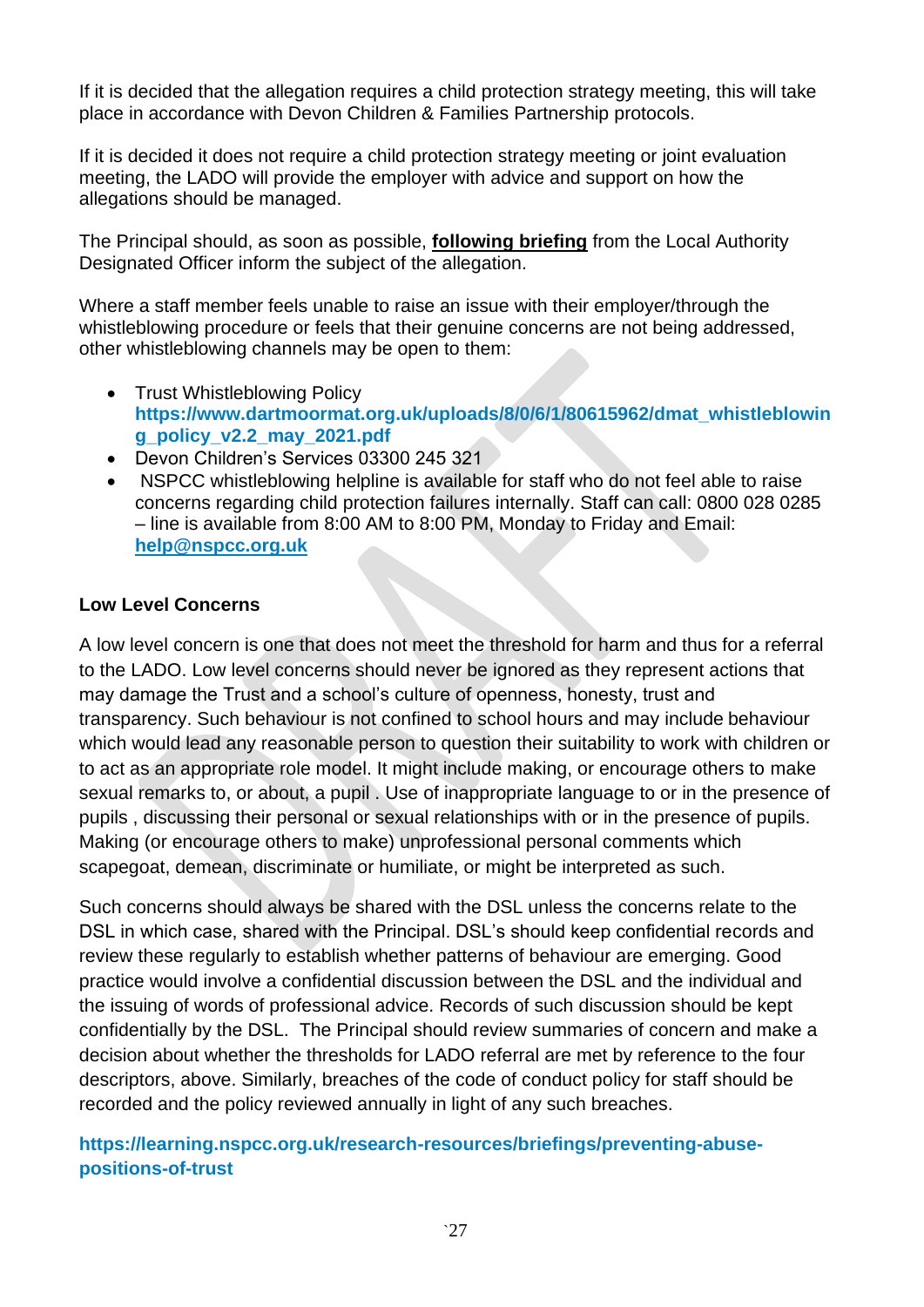**What school or college staff should do if they have concerns about safeguarding practices within the school or college?** 

- All staff and volunteers should feel able to raise concerns about poor or unsafe practice and potential failures in the school or education setting's safeguarding arrangements.
- Appropriate whistleblowing procedures, which are suitably reflected in staff training and staff behaviour policies, should be in place for such concerns to be raised with the school's senior leadership team.
- Concerns about the DSL should be raised with the Principal or , where this person is the Principal, their line lead (Executive Principal or CEO).

### **Safer working practice**

To reduce the risk of allegations, all staff should be aware of safer working practice and should be familiar with the guidance contained in the staff handbook/school code of conduct/staff behaviour policy and Safer Recruitment Consortium document *Guidance for safer working practice for those working with children and young people in education settings (May 2019) and also Addendum April 2020* available at **<https://www.saferrecruitmentconsortium.org/>**

The document seeks to ensure that the responsibilities of school leaders towards children and staff are discharged by raising awareness of illegal, unsafe, unprofessional and unwise behaviour. This includes guidelines for staff on positive behaviour management in line with the ban on corporal punishment **(**School Standards and Framework Act 1998**).** Please see the school's behaviour management policy for more information.

The Chair of the Local Stakeholder Board (Governors) in this school is:

\_\_\_\_\_\_\_\_\_\_\_\_\_\_\_\_\_\_\_\_\_\_\_ \_\_\_\_\_\_\_\_\_\_\_\_\_\_\_\_\_\_\_\_\_\_\_\_\_

NAME: CONTACT NUMBER:

## **\_\_Bridget Down\_\_\_**

In the absence of the Chair of Governors, the Vice Chair should be contacted. The Vice Chair in this school is:

NAME: CONTACT NUMBER:

## **APPENDIX 1: KCSiE (DfE 2021)**

**Part One OR Annex A: Information for all school and college staff and Part Five (Child on Child Sexual Violence and Sexual Harassment) Annex B: Further information and Annex D: Online Safety**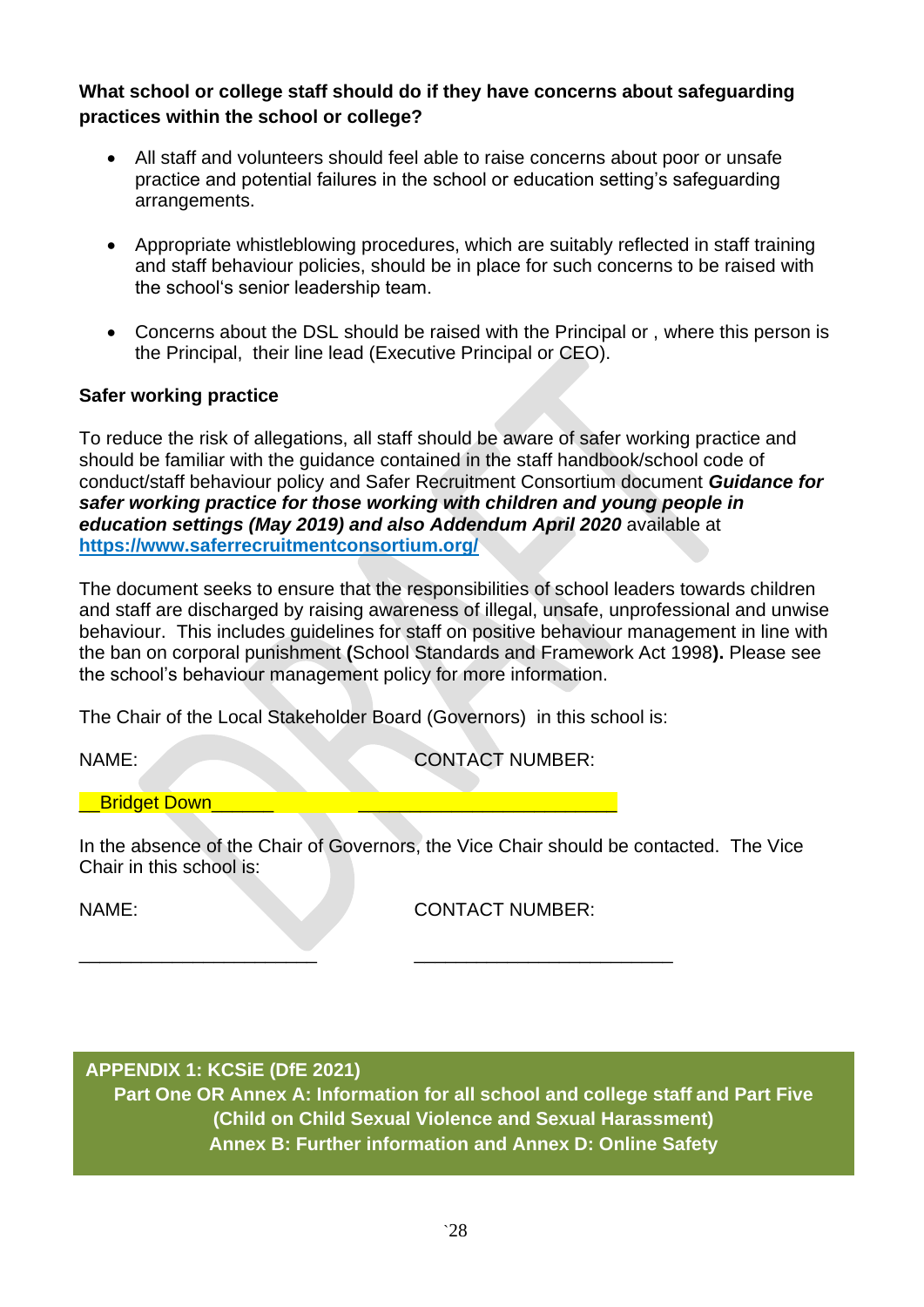On publication of this Child Protection Policy, September 2021, the Trust has decided to provide the hyperlink only to KCSiE rather than the document in its entirety, due to the potential for updates to the content.

**All** staff that have direct working with children should have access and have read part one (1), part five (5), Annex B (which provides further information specific forms of abuse and safeguarding issues) and Annex D of this statutory guidance. Those staff who do not work directly with children should read **either Part one or Annex A** (a condensed version of Part one) of this guidance. This is entirely a matter for the school Local Stakeholder Board to decide and will be based on their assessment of which guidance will be most effective for their staff to safeguard and promote the welfare of children**. The Trust recommends that all staff should read part one wherever practical and feasible.** All Staff should also have the opportunity to seek clarity from designated staff for any content.

### **NB; The DSL/DDSL, Local Stakeholder Board members and other staff identified in the Trust Safeguarding Training Grid should read KCSiE in its entirety.**

This is to assist staff to understand their role and discharge their responsibilities as set out in this guidance.

Staff are asked to sign to say they have read these sections and should subsequently be re-directed to these documents again should any changes occur.

## **Link to KCSiE (DfE, 2021):**

**[https://assets.publishing.service.gov.uk/government/uploads/system/uploads/attach](https://assets.publishing.service.gov.uk/government/uploads/system/uploads/attachment_data/file/999348/Keeping_children_safe_in_education_2021.pdf) [ment\\_data/file/999348/Keeping\\_children\\_safe\\_in\\_education\\_2021.pdf](https://assets.publishing.service.gov.uk/government/uploads/system/uploads/attachment_data/file/999348/Keeping_children_safe_in_education_2021.pdf)**

**Annex G** KCSiE (DfE 2021): Substantive changes from September 2021: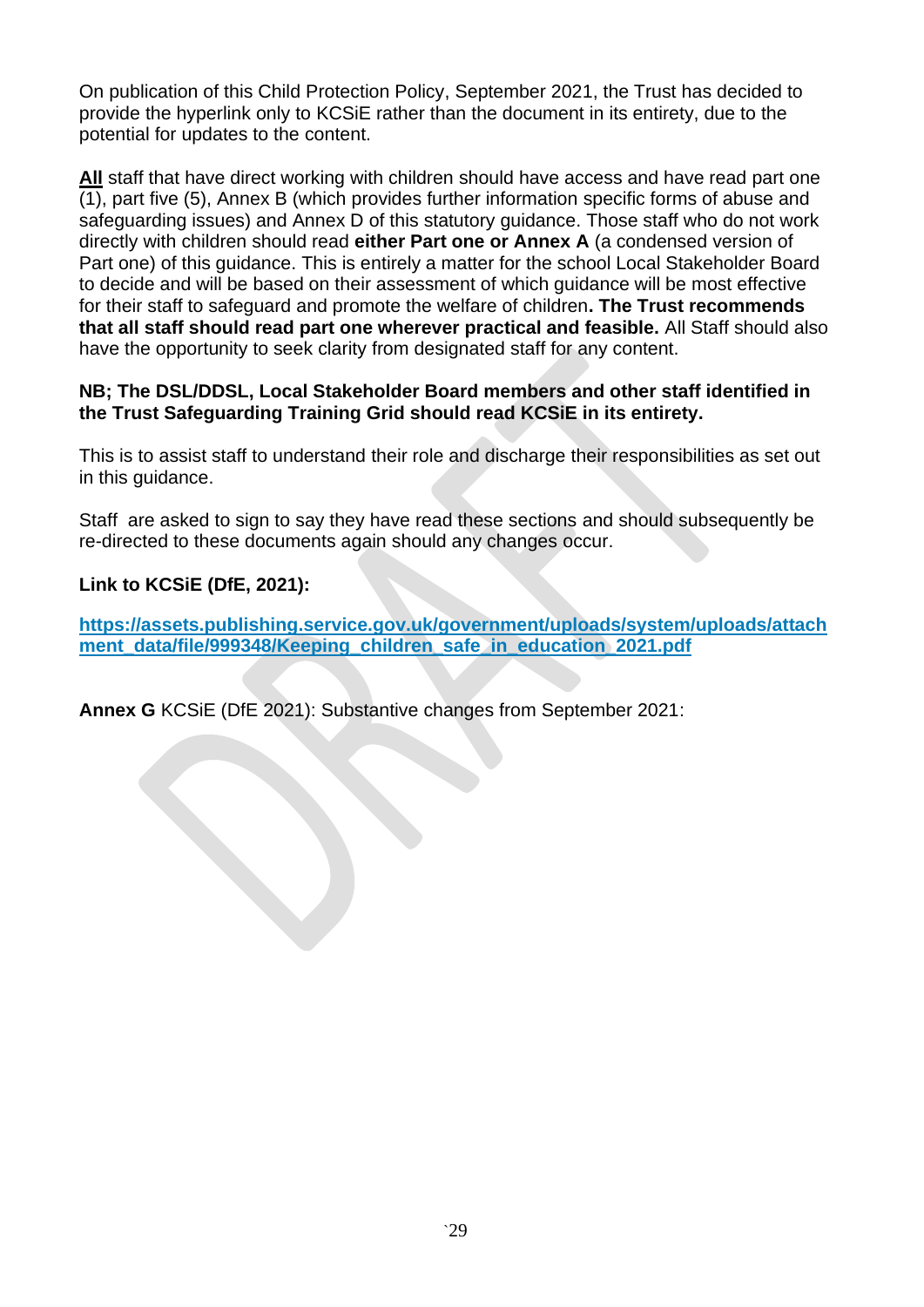# **APPENDIX 2:**

# **DECLARATION FOR STAFF Child Protection Policy and KCSiE DfE 2021**

| familiar with the contents of the following documents and understand my role and<br>responsibilities as set out in these document(s).:                                                                                                                                                                                    |  |
|---------------------------------------------------------------------------------------------------------------------------------------------------------------------------------------------------------------------------------------------------------------------------------------------------------------------------|--|
| (1) The School's Child Protection Policy<br>(2) Part One OR Annex A (delete as appropriate), Part Five and Annexes B and D of<br>'Keeping Children Safe in Education' DfE Guidance, 2021, OR<br>(3) "Keeping Children Safe in Education" DfE Guidance 2021 in education in its<br>entirety in line with my specific role. |  |
| <please any="" college="" documentation="" for="" guidance="" insert="" other="" relevant="" school="" your=""></please>                                                                                                                                                                                                  |  |
| I am aware that the DSLs/DDSLs are:                                                                                                                                                                                                                                                                                       |  |
|                                                                                                                                                                                                                                                                                                                           |  |
|                                                                                                                                                                                                                                                                                                                           |  |
|                                                                                                                                                                                                                                                                                                                           |  |
|                                                                                                                                                                                                                                                                                                                           |  |
| and I am able to discuss any concerns that I may have with them.                                                                                                                                                                                                                                                          |  |

I know that further guidance, together with copies of the policies mentioned above, are available ……<insert location>…………

| Signed |  |  |
|--------|--|--|
| Date   |  |  |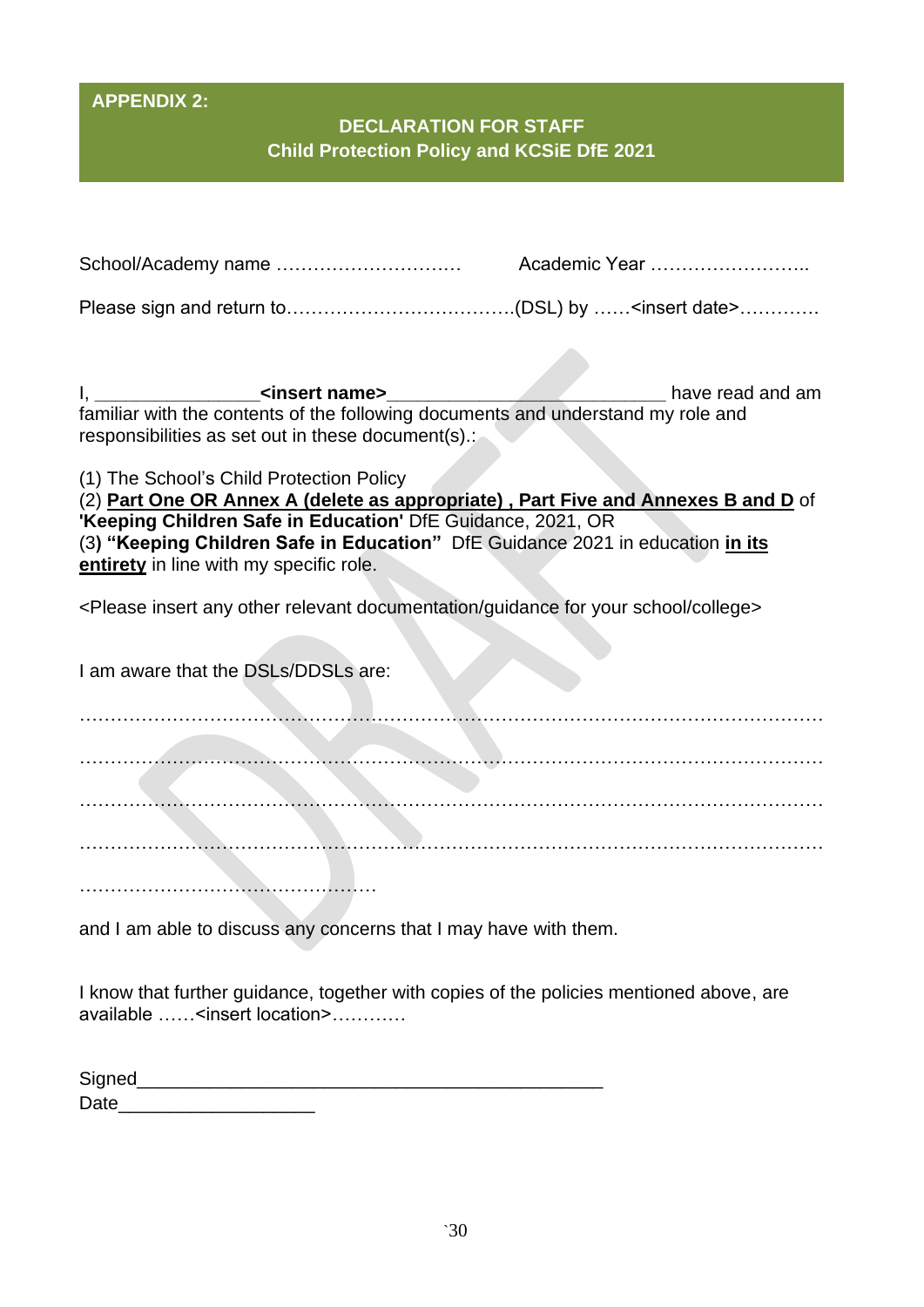### **APPENDIX 3:**

## **ACTIONS WHERE THERE ARE CONCERNS ABOUT A CHILD Flowchart**



#### Page 23 of KCSIE 2021

#### **The National Police Chiefs' Council-** *When to call the police* **guidance**

This advice covers incidents on school and college premises where students have potentially committed a crime. It provides guidance on what schools and colleges should bear in mind when considering contacting the police. This advice covers the following situations:

- Assault
- Criminal damage
- Cyber crime
- Drugs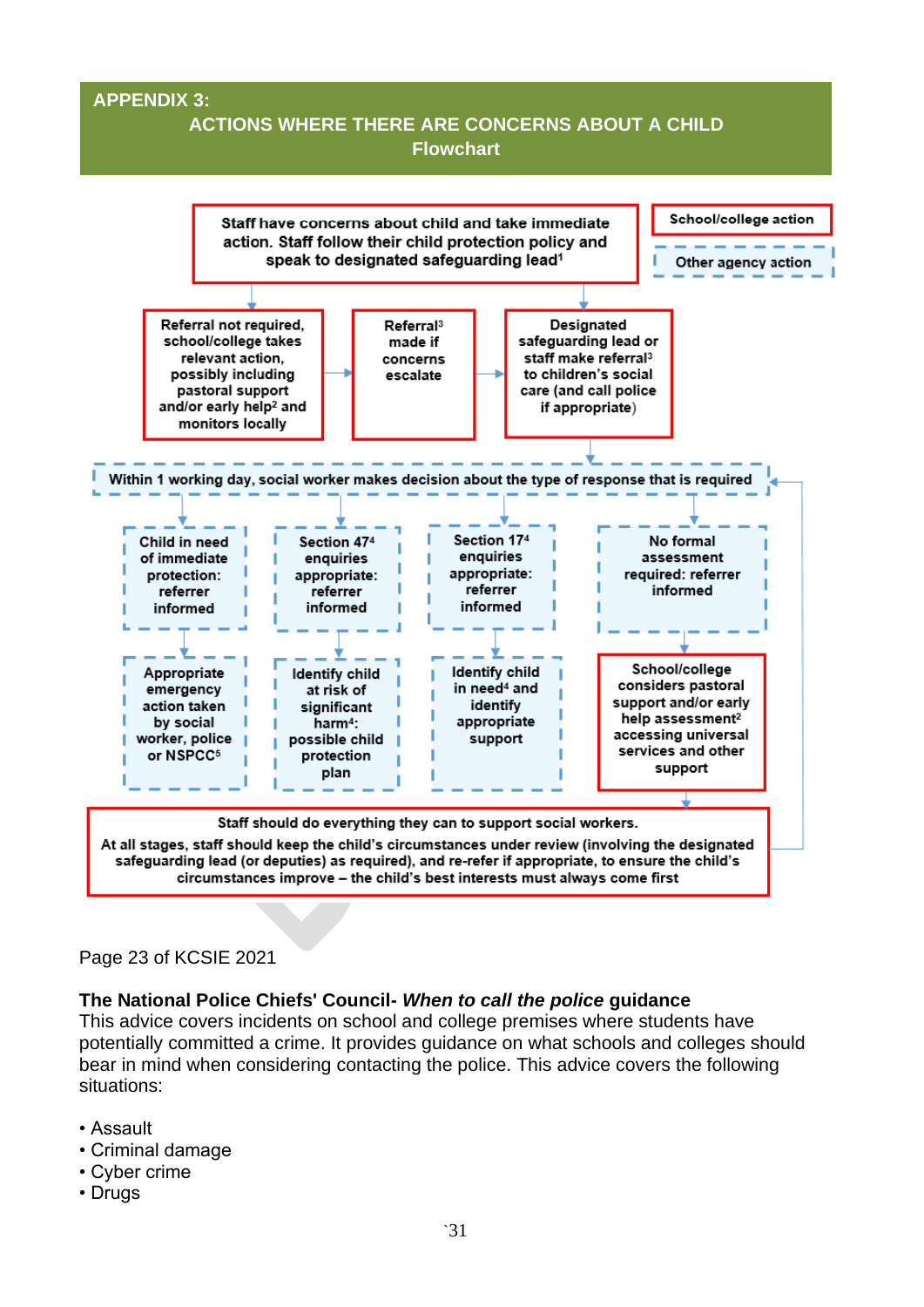- Harassment
- Sexual offences
- Theft
- Weapons

This advice aims to support schools and college to make defensible decisions when considering whether to involve the police. Further guidance can be found at;

**[https://www.npcc.police.uk/documents/Children%20and%20Young%20people/When](https://www.npcc.police.uk/documents/Children%20and%20Young%20people/When%20to%20call%20the%20police%20guidance%20for%20schools%20and%20colleges.pdf) [%20to%20call%20the%20police%20guidance%20for%20schools%20and%20colleges](https://www.npcc.police.uk/documents/Children%20and%20Young%20people/When%20to%20call%20the%20police%20guidance%20for%20schools%20and%20colleges.pdf) [.pdf](https://www.npcc.police.uk/documents/Children%20and%20Young%20people/When%20to%20call%20the%20police%20guidance%20for%20schools%20and%20colleges.pdf)**

## **APPENDIX 4:**

**OPERATION ENCOMPASS – Information sharing from Police regarding Domestic Abuse notifications (2nd December 2019)**

## **Operation Encompass Safeguarding Statement:**

- Our school is part of Operation Encompass. This is a police and education early intervention safeguarding partnership which supports children and young people who experience Domestic Abuse.
- Operation Encompass means that the police will share information about Domestic Abuse incidents with our school PRIOR to the start of the next school day when they have been called to a domestic incident.
- Our parents are fully aware that we are an Operation Encompass school.
- The Operation Encompass information is stored in line with all other confidential safeguarding and child protection information.
- The Key Adult has also led training for all school staff and Governors about Operation Encompass, the prevalence of Domestic Abuse and the impact of this abuse on children. We have also discussed how we can support our children following the Operation Encompass notification.
- We are aware that we must do nothing that puts the child/ren or the non-abusing adult at risk.
- The Safeguarding Governor member of the Local Stakeholder Board will report on Operation Encompass in the termly report to Governors. All information is anonymised for these reports.
- The Key Adult has used the Operation Encompass Toolkit to ensure that all appropriate actions have been taken by the school.

OUR KEY ADULTS ARE:

………………………………………………………………………………………………………… Deirdre Petersen and Carron Rees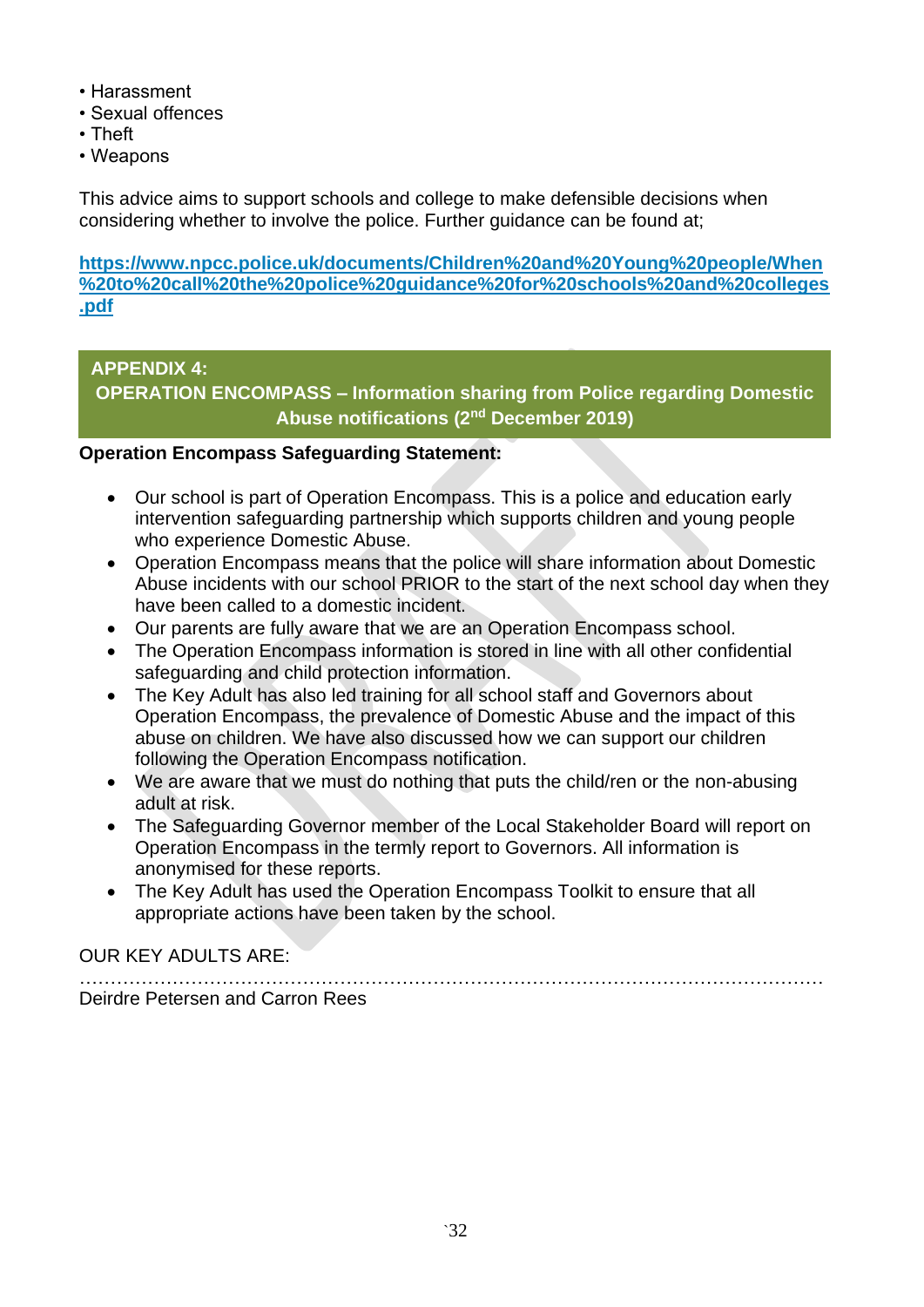**Key contacts at** Highampton Community Primary School

| <b>Role</b>                                                                                            | <b>Name</b>         | <b>Contact</b>  | <b>Email</b>                   |
|--------------------------------------------------------------------------------------------------------|---------------------|-----------------|--------------------------------|
|                                                                                                        |                     | number          |                                |
| <b>Designated</b><br><b>Safeguarding</b><br>Lead                                                       | Deirdre Petersen    | 07792811859     | dpetersen@dmatschools.org.uk   |
| <b>Deputy</b><br><b>Designated</b><br><b>Safeguarding</b><br>Lead (s)                                  | <b>Carron Rees</b>  | 01409 231339    | crees@highamptonprimary.org.uk |
| <b>Principal</b>                                                                                       | Deirdre Petersen    | 07792811859     | dpetersen@dmatschools.org.uk   |
| <b>LSB</b><br><b>Safeguarding</b>                                                                      | <b>Bridget Down</b> |                 | bdown@dmatschools.org.uk       |
| <b>Governor</b>                                                                                        |                     |                 |                                |
| <b>Trust</b><br><b>Director of</b><br><b>Educational</b><br>welfare &<br><b>Safeguarding</b><br>(DEWS) | Barbara Manning     | 07480<br>510543 | bmanning@dmatschools.org       |
| <b>Chair of LSB</b>                                                                                    | <b>Bridget Down</b> |                 | bdown@dmatschools.org.uk       |
| <b>Vice Chair of</b><br><b>LSB</b>                                                                     |                     |                 |                                |
| <b>Safeguarding</b><br><b>Trustee</b>                                                                  | <b>Pete Last</b>    |                 | plast@dmatschools.org          |

## **Children missing from education in accordance with setting attendance policy**

All children, regardless of their circumstances, are entitled to an efficient, full time education which is suitable to their age, ability, aptitude and any special educational needs they may have. Children missing education are children of compulsory school age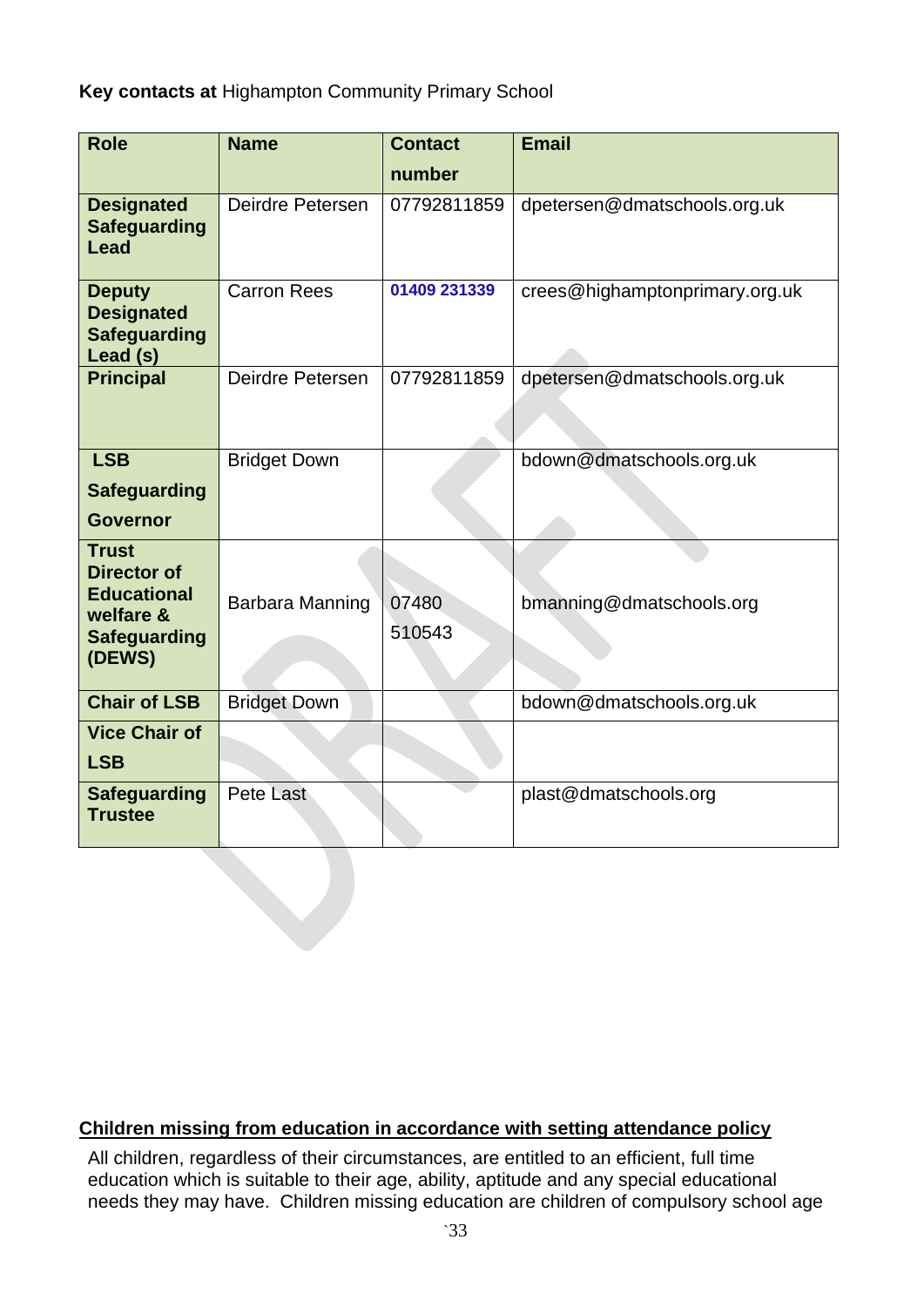who are not registered pupils at a school and are not receiving suitable education otherwise than at a school. Children missing education are at significant risk of underachieving, being victims of harm, child sexual exploitation or radicalisation, and becoming NEET (not in education, employment or training) later in life.

Department for Education guidance makes it clear that in carrying out this duty, local authorities must have in place arrangements for joint working and information sharing with other local authorities and partner agencies. It also states that all agencies which come into contact with children must cooperate with the local authority's arrangements for identifying children thought to be missing from education.

Separate guidance is available for schools on Devon County Council's website; **<https://www.devon.gov.uk/supportforschools/administration/attendance>** about the legitimate removal of pupils from a school roll. A child legitimately removed from roll is not in most cases missing from education and all schools, including academies and independent schools are legally required to notify the local authority when they remove/plan to remove a child from their roll. Advice and protocols relating to children removed for Elective Home Education can be found here;

#### **[https://www.babcockldp.co.uk/safeguarding-and-compliance/elective-home](https://www.babcockldp.co.uk/safeguarding-and-compliance/elective-home-education)[education](https://www.babcockldp.co.uk/safeguarding-and-compliance/elective-home-education)**

**APPENDIX 5:** 

**Ofsted school Inspection Handbook September 2021**

This handbook is primarily a guide for inspectors on how to carry out school inspections. However, it is made available to schools and other organisations to ensure that they are informed about the processes and procedures of inspection. It seeks to balance the need for consistency in inspections with the flexibility required to respond to the individual circumstances of each school.

On publication of this Child Protection Policy, September 2021, the CPSLO Service has decided to provide the hyperlink only to the Ofsted School Inspection Handbook rather than the document in its entirety, due to the potential for updates to the content. **[https://www.gov.uk/government/publications/school-inspection-handbook](https://www.gov.uk/government/publications/school-inspection-handbook-eif/schools-inspection-handbook-for-september-2021)[eif/schools-inspection-handbook-for-september-2021](https://www.gov.uk/government/publications/school-inspection-handbook-eif/schools-inspection-handbook-for-september-2021)**

#### **APPENDIX 6:**

This is advice provided by the Department for Education (the department). Its focus is child **in schools and colleges guidance (2021)** on child sexual violence and sexual group galaxies  $(1, 1, 1)$ **Sexual violence and sexual harassment between children** 

covers children of all ages, from primary through to secondary stage and into colleges and online. For the purposes of this advice, a child is anyone under the age of 18. Whilst the focus of the advice is on protecting and supporting children, schools and colleges should of course protect any adult students and engage with adult social care, support services and the police as required.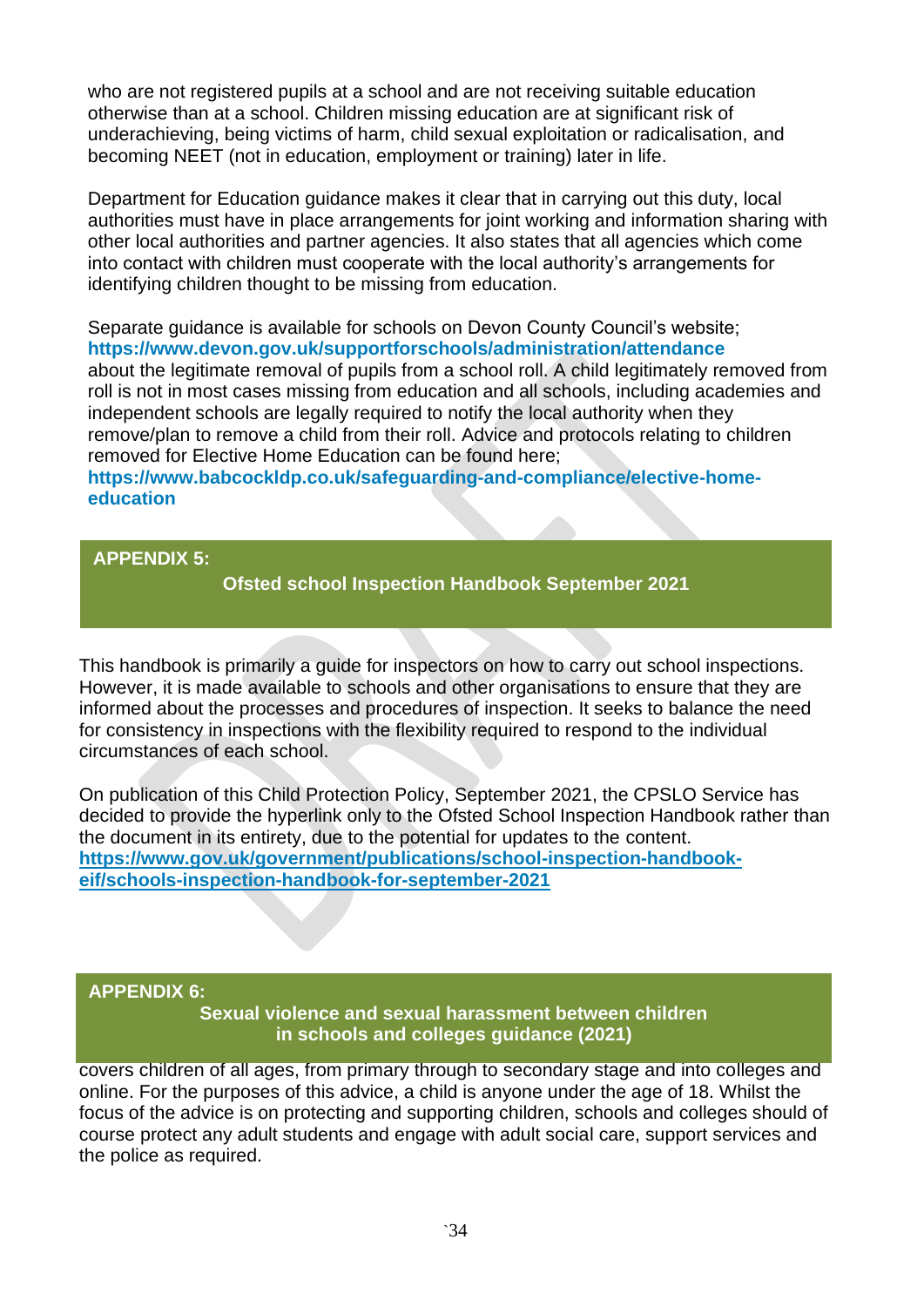The advice sets out what sexual violence and sexual harassment is, how to minimise the risk of it occurring and what to do when it does occur or is alleged to have occurred. The advice highlights best practice and cross-references other advice, statutory guidance and the legal framework.

It is for individual schools and colleges to develop their own policies and procedures. It is important that policies and procedures are developed in line with their legal obligations, including the Human Rights Act 1998 and the Equality Act 2010, especially the Public Sector Equality Duty, and their local multi-agency safeguarding arrangements. It is important that schools and colleges consider how to reflect sexual violence and sexual harassment in their whole school or college approach to safeguarding including their curriculum based responses.

The advice (see link, below) should be read in conjunction with the Trust's Sexual Violence and Sexual Harassment Policy.

**[https://assets.publishing.service.gov.uk/government/uploads/system/uploads/attach](https://assets.publishing.service.gov.uk/government/uploads/system/uploads/attachment_data/file/999239/SVSH_2021.pdf) [ment\\_data/file/999239/SVSH\\_2021.pdf](https://assets.publishing.service.gov.uk/government/uploads/system/uploads/attachment_data/file/999239/SVSH_2021.pdf)**

**APPENDIX 7:**

**Online Safety Guidance**

Please see **Annex D**: KCSiE (DfE,2021) for national guidance

Relevant Guidance:

**<https://swgfl.org.uk/resources/early-years-toolkit/> <https://www.thinkuknow.co.uk/> <https://swgfl.org.uk/services/professionals-online-safety-helpline/> <https://www.ceop.police.uk/Safety-Centre/>**

**APPENDIX 8:**

**Covid guidance into new academic year 2021-2022**

On publication of this Child Protection Policy, September 2021, the Trust has decided to provide the hyperlink to the document rather than the document in its entirety, due to the potential for updates to the content.

**[https://www.gov.uk/government/collections/guidance-for-schools-coronavirus](https://www.gov.uk/government/collections/guidance-for-schools-coronavirus-covid-19)[covid-19](https://www.gov.uk/government/collections/guidance-for-schools-coronavirus-covid-19)**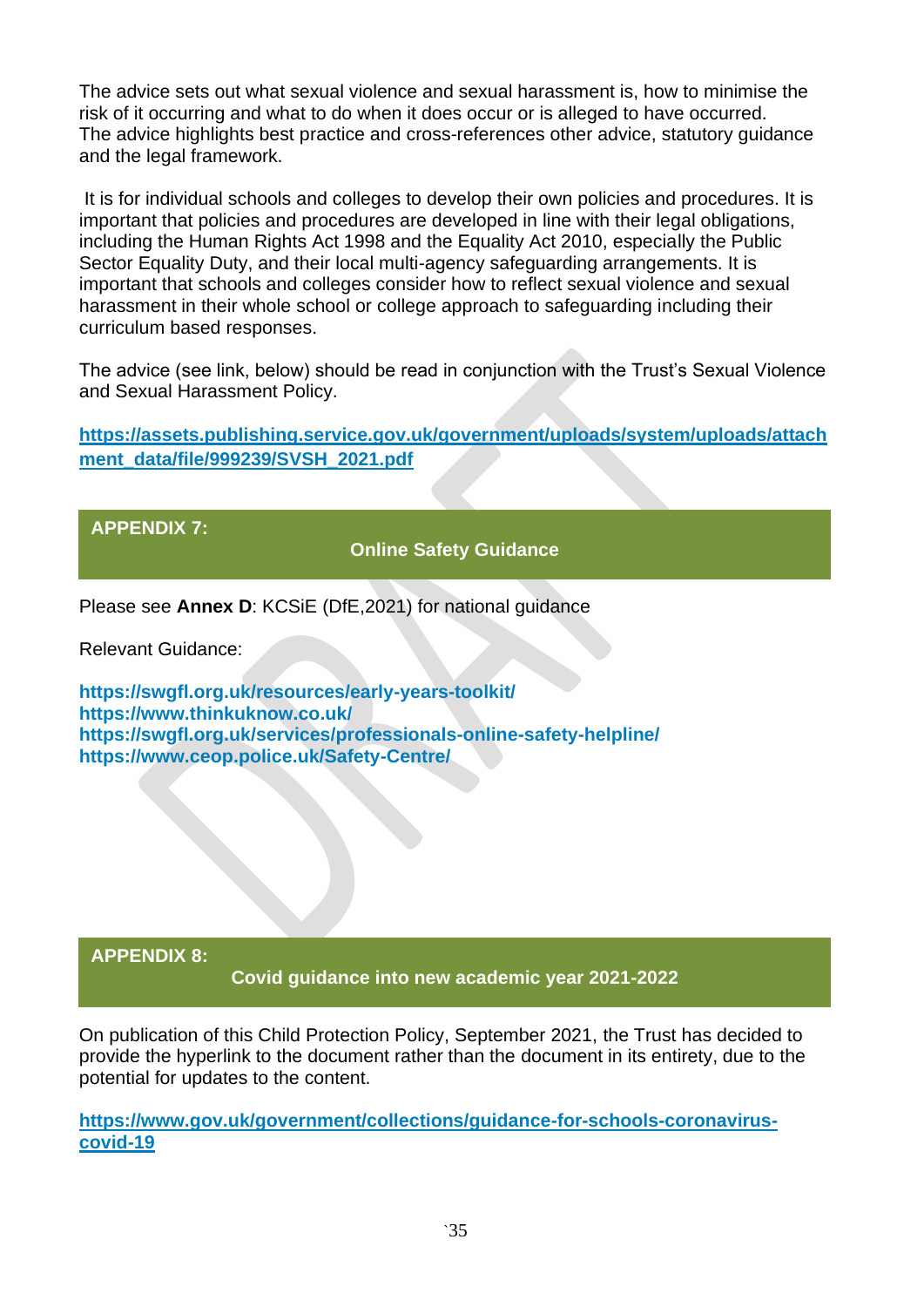### **APPENDIX 9:**

### **GDPR, data protection and Freedom of Information**

Schools should ensure that all staff are aware of the Trust Data Protection Policy and have completed prescribed GDPR training.

The Trust's lead officer for GDPR, Data Protection and FOI is Nuala McDermott **[nmcdermott@dmatsschools.org.uk](mailto:nmcdermott@dmatsschools.org.uk)**

The school's Data Protection Officer is <insert name and contact details>

The school's Freedom of Information Officer is <insert name and contact details>

Further information can be accessed at; **<https://ico.org.uk/for-organisations/>**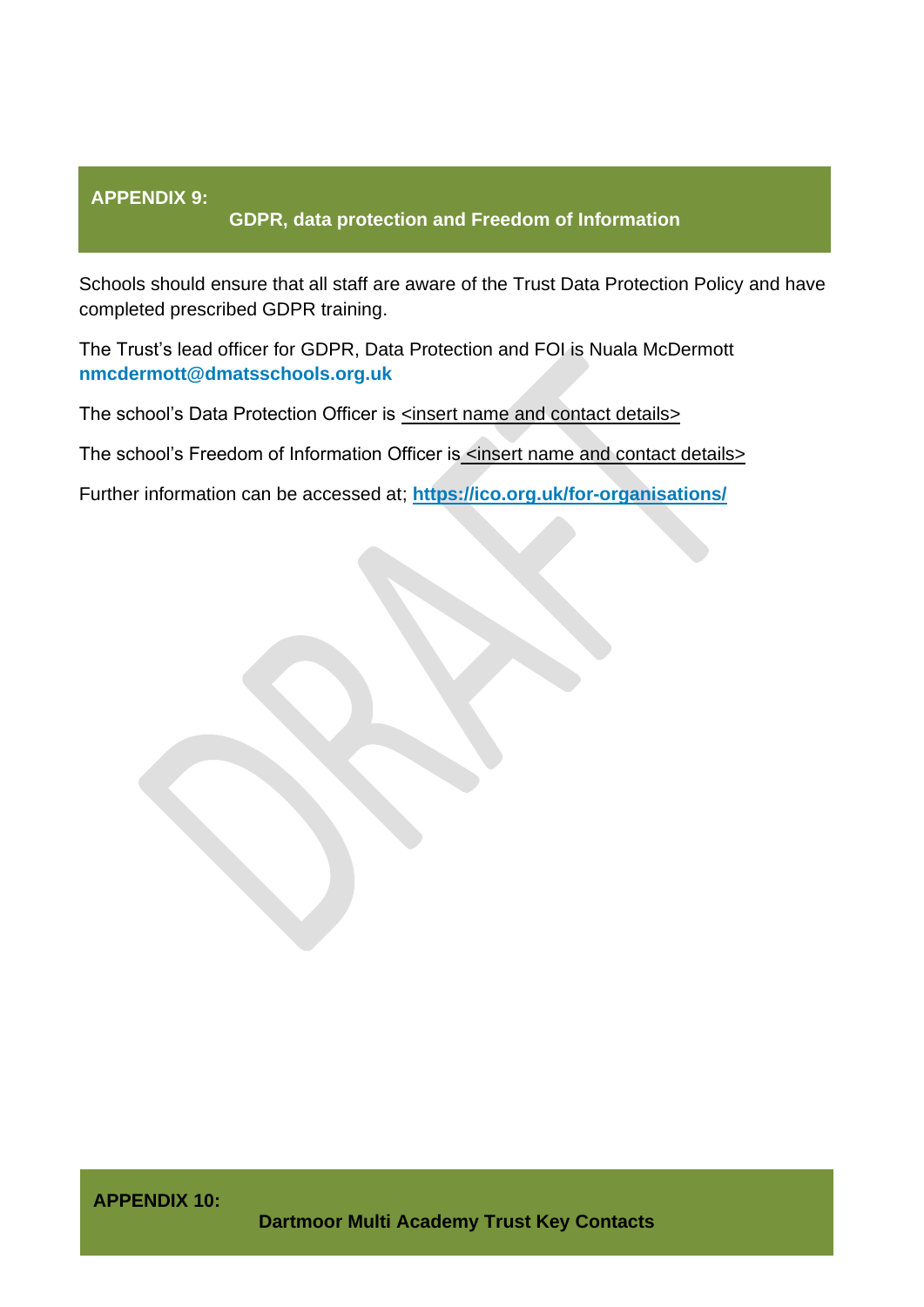## **Designated Safeguarding Leads & Deputy Designated Safeguarding Leads DMAT Communication overview**

| Dartmoor Multi Academy Trust Director of Educational<br><b>Welfare &amp; Safeguarding</b> | <b>Barbara Manning: BManning@dmatschools.org</b>                                                                                             |
|-------------------------------------------------------------------------------------------|----------------------------------------------------------------------------------------------------------------------------------------------|
|                                                                                           | Should schools have any questions or require support with<br>safeguarding / child protection issues, please liaise directly with<br>Barbara. |
| <b>Trust Safeguarding Trustee</b>                                                         | <b>Peter Last</b>                                                                                                                            |

| <b>School</b>                        | <b>Nominated DSL / DDSL</b>                | <b>Email addresses</b>                                                  |
|--------------------------------------|--------------------------------------------|-------------------------------------------------------------------------|
| <b>Black Torrington CofE Primary</b> | <b>DSL:</b> Sunita Chauhan                 | schauhan@dmatschools.org.uk                                             |
|                                      | <b>DDSLs: Cath Caroll</b>                  | ccarroll@blacktorringtonprimary.org.uk                                  |
| <b>Boasley Cross Primary</b>         | <b>DSL: Janine Cook</b>                    | jcook@dmatschools.org.uk<br>Isimmmons@boasleyprimary.org.uk             |
|                                      | <b>DDSL:</b> Lorraine Simmons              |                                                                         |
| <b>Bradford Primary</b>              | <b>DSL:</b> Sunita Chauhan                 | schauhan@dmatschools.org.uk                                             |
|                                      | <b>DDSL: Terri Tucker-Grant</b>            | ttucker-grant@bradfordprimary.org.uk                                    |
| <b>Bridestowe Primary</b>            | <b>DSL: Adam Hill</b>                      | ahill@dmatschools.org.uk<br>asharland@bridestowe-                       |
|                                      | <b>DDSL:</b> Alison Sharland (on           | primary.devon.sch.uk                                                    |
|                                      | MAT Leave from Nov 2021)                   | asharland@bridestoweprimary.org.uk                                      |
|                                      | Sarah Reid (From Nov 2021)                 | sreid@bridestoweprimary.org.uk                                          |
| Bridgerule C of E Primary School     | <b>DSL: Anne Bunning</b>                   | abunning@dmatschools.org.uk                                             |
|                                      |                                            | ecarpenter@bridgeruleprimary.org.uk                                     |
|                                      | <b>DDSLs: Emily Carter</b><br>Nikki Martyn | nmartyn@bridgeruleprimary.org.uk                                        |
| Chagford C of E Primary              | <b>DSL: Ed Finch</b>                       | efinch@dmatschools.org.uk                                               |
|                                      |                                            | shalsey@chagfordprimary.org.uk                                          |
|                                      | <b>DDSL: Sara Halsey</b>                   |                                                                         |
| Highampton C of E Primary            | <b>DSL: Deirdre Peterson</b>               | dpetersen@dmatschools.org.uk<br>hwhiteley@Highampton-                   |
|                                      | <b>DDSLs:</b> Wendy Chapman                | primary.devon.sch.uk                                                    |
|                                      | Hannah Whiteley                            | hwhiteley@Highamptonprimary.org.uk                                      |
|                                      |                                            | wchapman@Highamptonprimary.org.uk                                       |
| <b>Highampton Primary</b>            | <b>DSL: Deirdre Peterson</b>               | dpetersen@dmatschools.org.uk                                            |
|                                      |                                            | crees@highampton-primary.devon.sch.uk<br>crees@highamptonprimary.org.uk |
|                                      | <b>DDSL:</b> Carron Rees                   |                                                                         |
|                                      | <b>Safeguarding Officer:</b>               |                                                                         |
|                                      | Immogen Floyd                              | ifloyd@highamptonprimary.org.uk                                         |
| <b>Holsworthy Community College</b>  | <b>DSL:</b> Elise Woodhead                 | ewoodhead@hcc.devon.sch.uk                                              |
|                                      |                                            | ewoodhead@hccdevon.org                                                  |
|                                      | <b>DDSL:</b> Catherine Grigg               | cgrigg@hcc.devon.sch.uk                                                 |